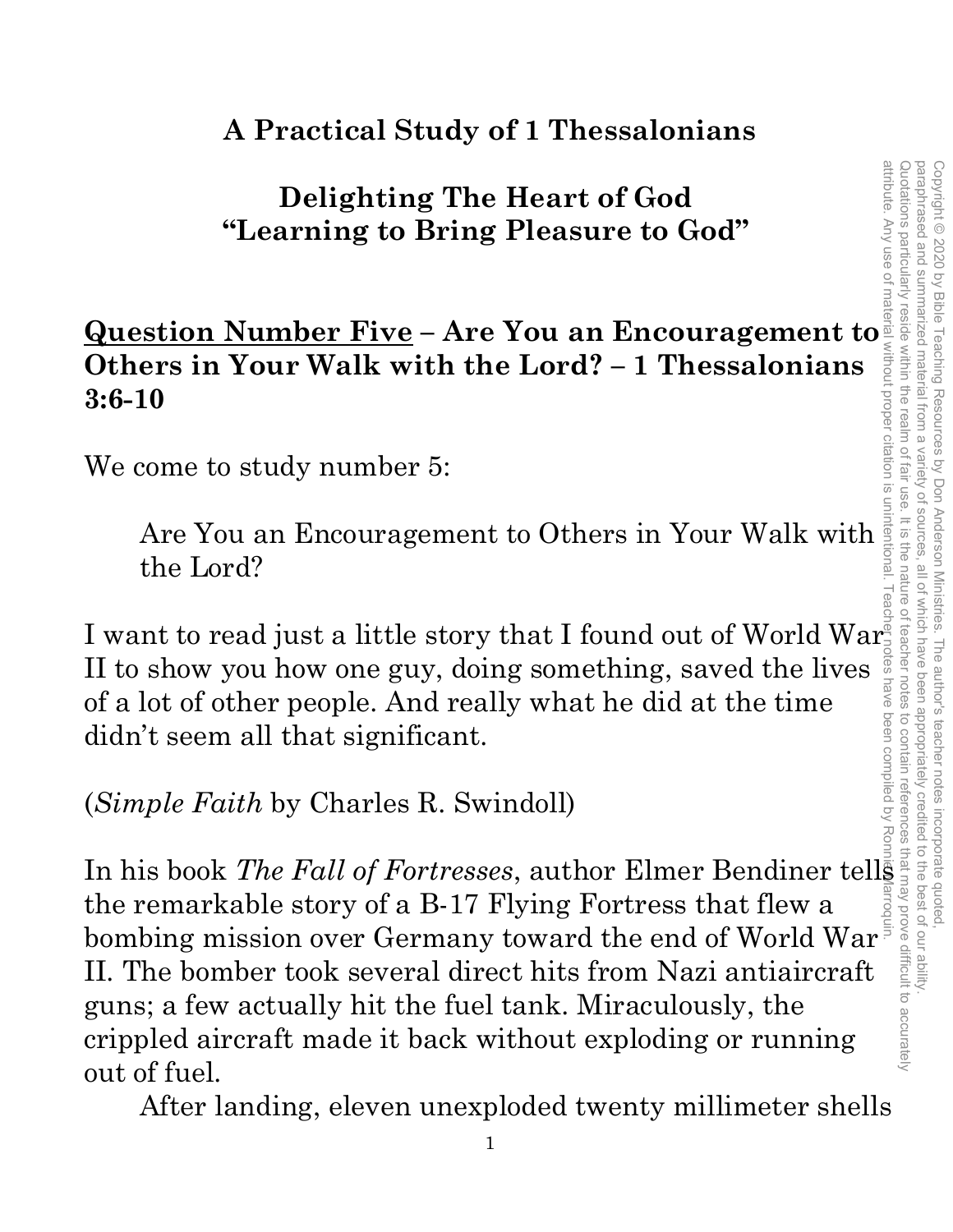were carefully removed from the bomber's fuel tank! Each was dismantled and examined. To everyone's amazement, all attribute attribute. Any use of material without proper citation is unintentional. Teacher notes have been compiled by Ronnie Marroquin.eleven were empty of explosive material. Why? How could it be? Why would the enemy fire empty shells? The mystery was solved when a small note was found inside one of the shells, handwritten in Czech. Translated, it read, "This is all we can do for you now." A member of the Czech underground, working in a Nazi

munitions factory, had deliberately omitted the explosives in at least eleven of the shells on his assembly line. Not knowing the note into one of the shells, hoping that someone who benefited from his efforts one day might discover why.

if any of his sabotage efforts would prove effective, he slipped<br>
the note into one of the shells, hoping that someone who<br>
benefited from his efforts one day might discover why.<br>
That same person may have died wondering That same person may have died wondering if the quiet work he was doing to subvert the enemy war machine would ever make any difference to the outcome of the war. Nevertheless, he pressed on, doing what little he could each day, letting the future take care of itself…and indeed it did. There was a Flying Fortress crew who had him to thank for their lives and their future. pp. 185-86

I found this little poetic piece called "Say It Now":

I would rather have one little rose From the garden of a friend, Than to have the choicest flowers When my stay on earth must end.

I would rather have a pleasant word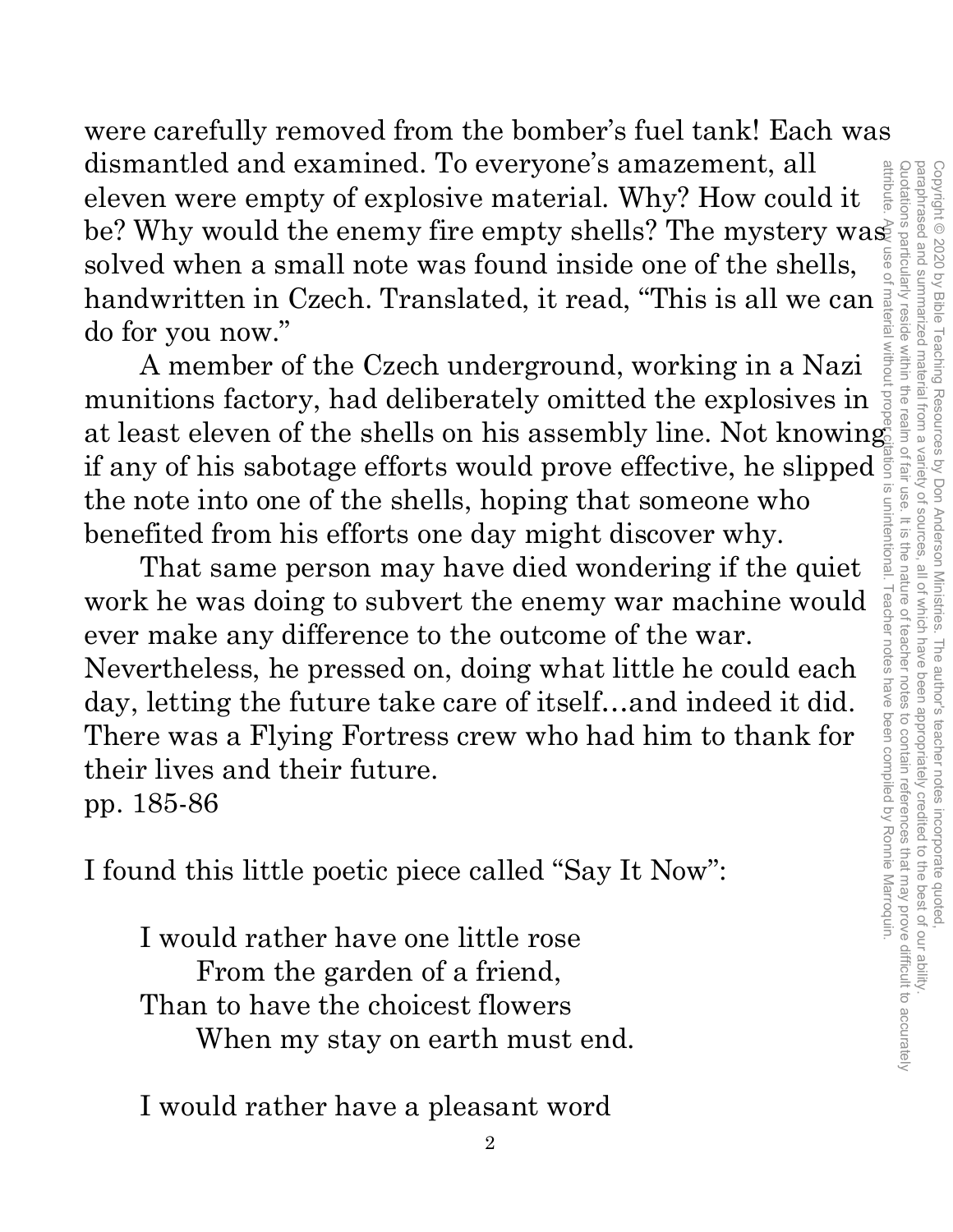In kindness said to me, Than flattery when my heart is still, And life has ceased to be.

I would rather have a loving smile From friends I know are true, Than tears shed 'round my casket When this world I've bid adieu.

Bring me all your flowers today, Whether pink, or white, or red; I'd rather have one blossom now, Than a truckload when I'm dead.

(From *InfoSearch 2.21*, original source unknown)

You know that's probably the feeling almost all of us have as we sit in the room.

Now do words make differences? Does our stability and steadfastness, as an example, mean something to people? I think you're going to find that in these verses.

Than Hattery when my heart is still,<br>
And life has ceased to be.<br>
I would rather have a loving smile<br>
From friends I know are true,<br>
Than tears shed 'round my casket<br>
When this world I've bid adieu.<br>
Bring me all your flo think helped David make it at such a critical time in his life is First Samuel 23. Here's poor David, he's being chased all over thunder by Saul, and there's the feeling that at any time Saul's going to catch him. And in First Samuel 23 verse 16 we read this: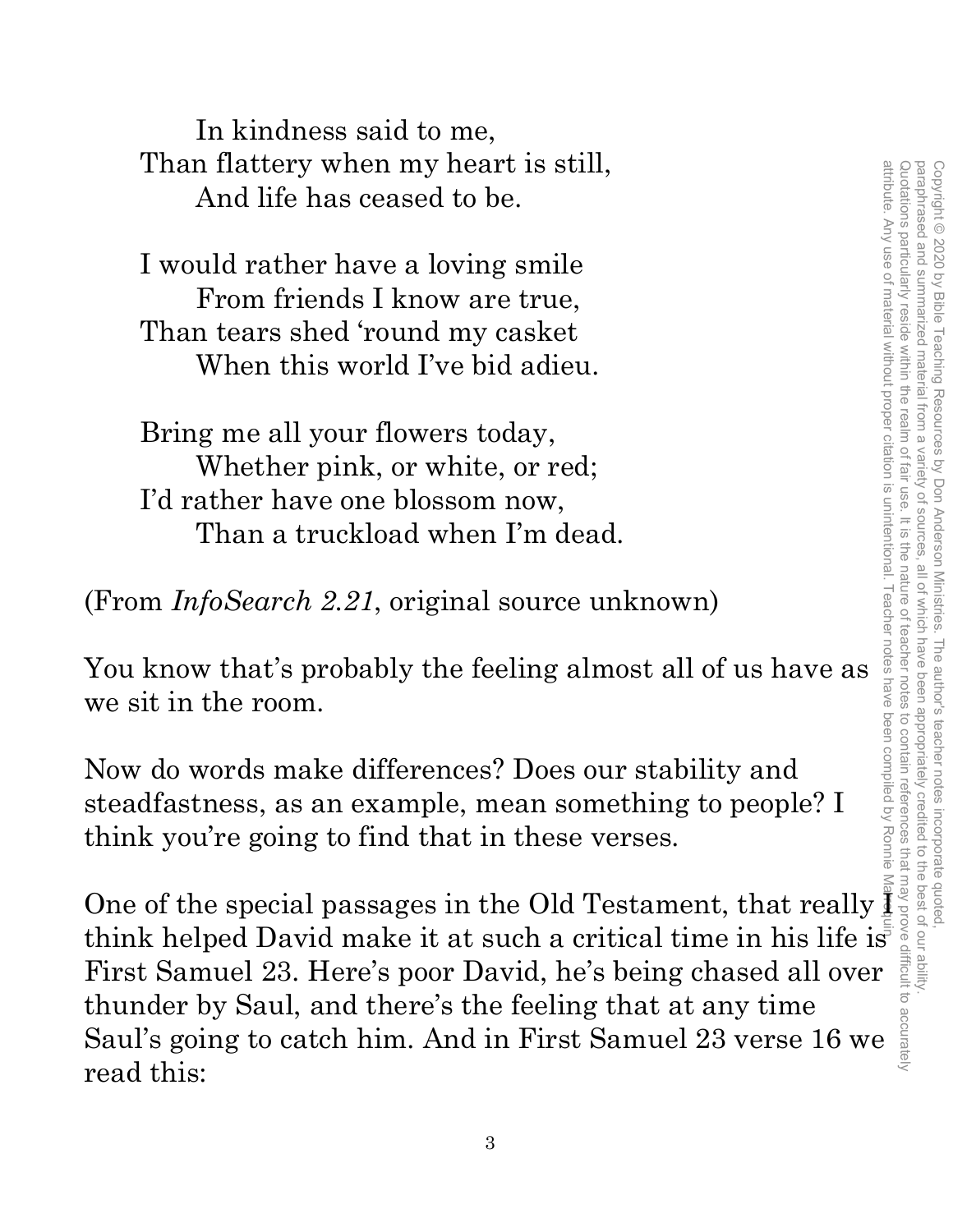# 1 Samuel 23:16-18

And Saul's son Jonathan went to David at Horesh and helped him find strength in God. "Don't be afraid," he said $\tilde{\vec{z}}$ "My father Saul will not lay a hand on you. You will be king over Israel, and I will be second to you. Even my father Saul knows this." The two of them made a covenant before the Lord. Then Jonathan went home, but David remained at Horesh. And Saul's son Jonathan went to David at Horesh and<br>helped him find strength in God. "Don't be afraid," he saids<br>"My father Saul will not lay a hand on you. You will be<br>king over Israel, and I will be second to you. Even attribute. Any use of material without proper citation is unintentional. Teacher notes have been compiled by Ronnie Marroquin.

You see Saul could look all over thunder and try to find him but God knew how to get Jonathan to David at a critical time. $\mathring{\mathring{\mathsf{g}}}$ That's what I'm saying we ought to be doing for one another.

Copyright © 2020 by Bible Teaching Resources by Don Anderson Ministries. The author's teacher notes incorporate quoted,

by Don Anderson Ministries. The author's teacher notes incorporate quoted

, all of which have been appropriately credited to the best of our ability

paraphrased and summarized material from a variety of sources, all of which have been appropriately credited to the best of our ability.

variety of sources,

paraphrased and summarized material from a Copyright © 2020 by Bible Teaching Resources

Quotations particularly reside within the realm of fair use. It is the nature of teacher notes to contain references that may prove difficult to accurately

Now Scripture teaches us to bear one another's burdens but it also teaches us to bear our own burdens. And there comes times when the burdens we have to bear by ourselves are beyond our ability. And that's when we "bear and share" by words of encouragement—by prayer and by other means.

Philippians 2, verses 3 and 4 is the New Testament counterpart of that:

# Philippians 2:3-4

Do nothing from selfishness or empty conceit, but with humility of mind let each of you regard one another as more important than himself; do not merely look out for your own personal interests, but also for the interests of

4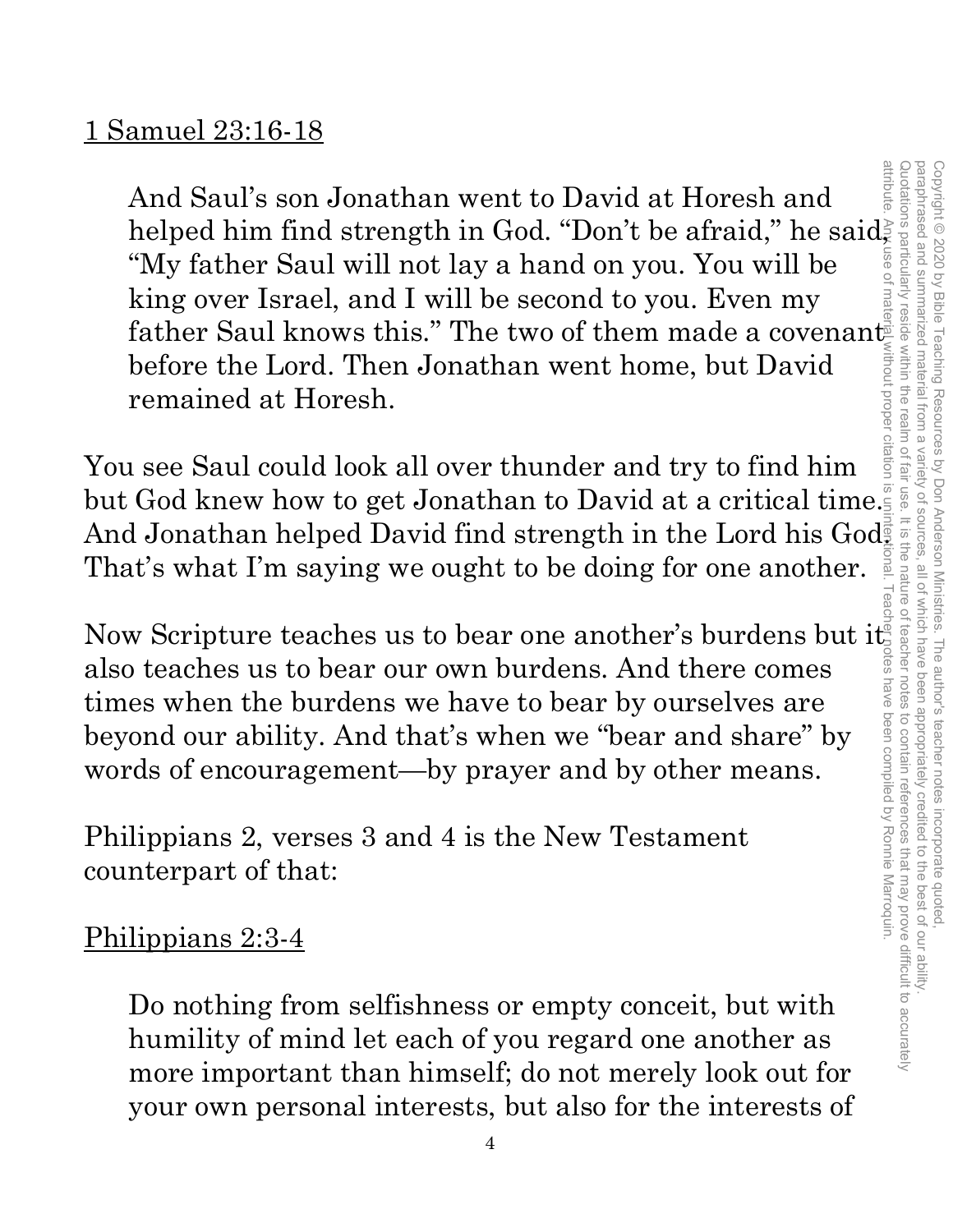paraphrased and summarized material from a attribute. Any use of material without proper citation is unintentional. Teacher notes have been compiled by Ronnie Marroquin.Quotations particularly reside within the realm of fair use. It is the nature of teacher notes to contain references that may prove difficult to accurately paraphrased and summarized material from a variety of sources, all of which have been appropriately credited to the best of our ability. Copyright © 2020 by Bible Teaching Resources by Don Anderson Ministries. The author's teacher notes incorporate quoted Copyright © 2020 by Bible Teaching Resources by Don Anderson Ministries. The author's teacher notes incorporate quoted, variety of sources all of which have been appropriately credited to the best of our ability

others.

We're probing in a spiritual check-up:

- 1. Did you make the right start?
- 2. Are you a phony?
- 3. Has Satan hindered you?
- 4. Are you discouraged by the problems?—as we looked at last night.

And now:

5. Are you an encouragement to others in your walk with the Lord?

Verse 6.

We're probing in a spiritual check-up:<br>
1. Did you make the right start?<br>
2. Are you a phony?<br>
3. Has Satan hindered you?<br>
4. Are you discouraged by the problems?—as we looked at last night.<br>
And now:<br>
5. Are you an encou **v. 6 But now Timothy, having come to us from you, also**  Ronnie Marroquin **brought us good news of your faith and love, and that you are having a kindly remembrance of us always, eagerly desiring to see us as also we are eagerly desiring to see you,**

middle of no-man's land. Timothy had gone and Paul is focusing on suffering—the fact that we're destined for these things. And then the little word "But" in the text this morning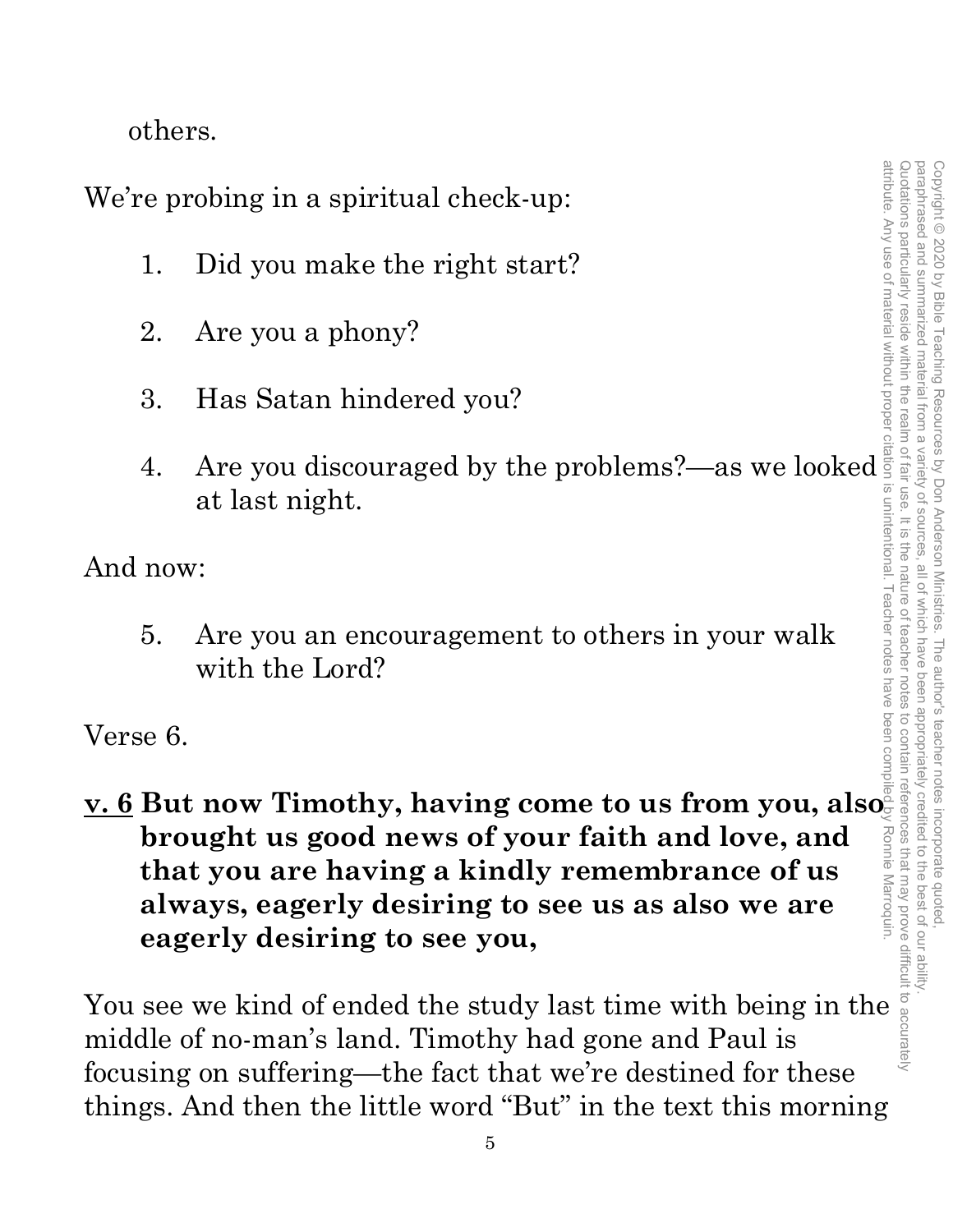forms the contrast. It changes everything.

But Timothy's come from you and when he came, he brought us a GOSPEL. That's the same word that Paul uses when he<br>
talks about gospel. I've translated it "good news" because the<br>
gospel is good news! But to Paul and to Silas, it was like<br>
GREAT NEWS had just come from Thessaloni talks about gospel. I've translated it "good news" because the gospel is good news! But to Paul and to Silas, it was like GREAT NEWS had just come from Thessalonica.

And it hits TWO AREAS. The "good news" has been good news:

1. of your faith and love.

And then on top of that:

2. you've got a good feeling about us. You've got a "kindly remembrance" of when we were there with you folks.

But Timothy's come from you and when he came, he brought<br>us a GOSPEL. That's the same word that Paul uses when he<br>alls about gospel. I've translated it "good news" because the<br>gospel is good news! But to Paul and to Silas attribute. Any use of material without proper citation is unintentional. Teacher notes have been compiled by Ronnie Marroquin.Now, could I throw that in CONTRAST for just a second? What if indeed Timothy got back and he said "You know they a creep. That you rolled out of there just when it got hot and Marroquin they needed you and they left. And everybody who made an emotional decision for Christ has thrown it in and they've been caught up by the false teachers."

What do you think that would have done? Probably something very similar to what happened to Paul when he heard that the Galatian Christians were being deceived by the legalists, and

attribute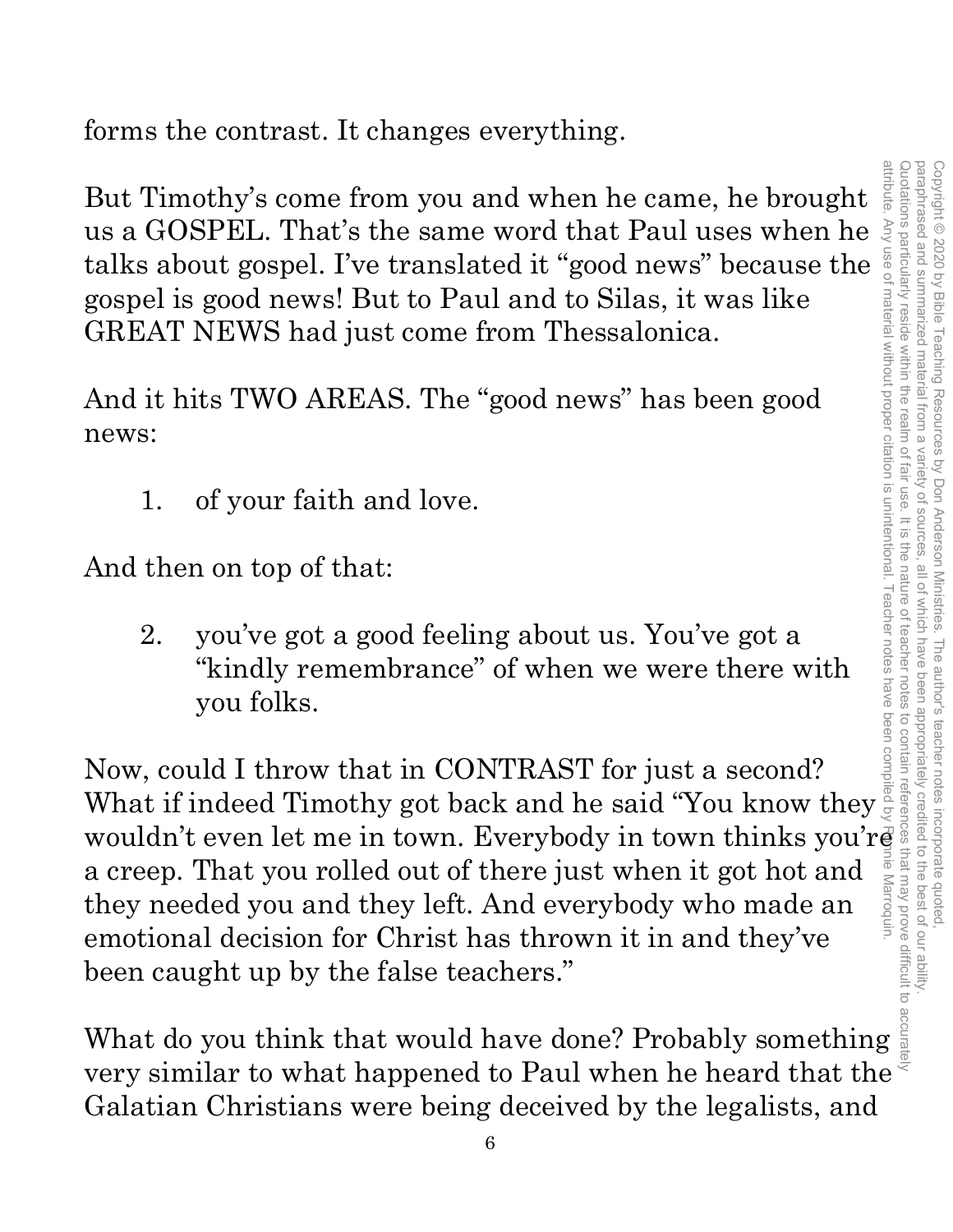paraphrased and summarized material from a attribute. Any us<del>e o</del>f material without proper citation is unintentional. Teacher notes have been compiled by Ronnie Marroquin. Quotations particularly reside within the realm of fair use. It is the nature of teacher notes to contain references that may prove difficult to accurately paraphrased and summarized material from a variety of sources, all of which have been appropriately credited to the best of our ability. Copyright © 2020 by Bible Teaching Resources by Don Anderson Ministries. The author's teacher notes incorporate quoted Copyright © 2020 by Bible Teaching Resources by Don Anderson Ministries. The author's teacher notes incorporate quoted, variety of sources all of which have been appropriately credited to the best of our ability

so he writes a very scorching letter—probably his most scorching of all of the epistles is the epistle to the Galatian churches.

Here it's completely different. The fact that these people didn't fall victim to the temptation of Satan to take the easy route and to throw in the towel has meant a great deal to the apostle. And the apostle needed desperately to have some good news.

"And having come to us, you brought us good news of your faith and your love…"

But the good news basically came in these THREE AREAS:

- 1. their FAITH is standing strong,
- 2. their LOVE for the ministers, and
- 3. they have fond MEMORIES.

Now when it says he brought us a report of your faith, there is so much being said today about having enough faith to accomplish great things for God that we really don't have a real good definition of what faith is and what faith isn't.

The faith he's talking about here is the faith that unlocks the door that provides eternal salvation. And it's manifested in them.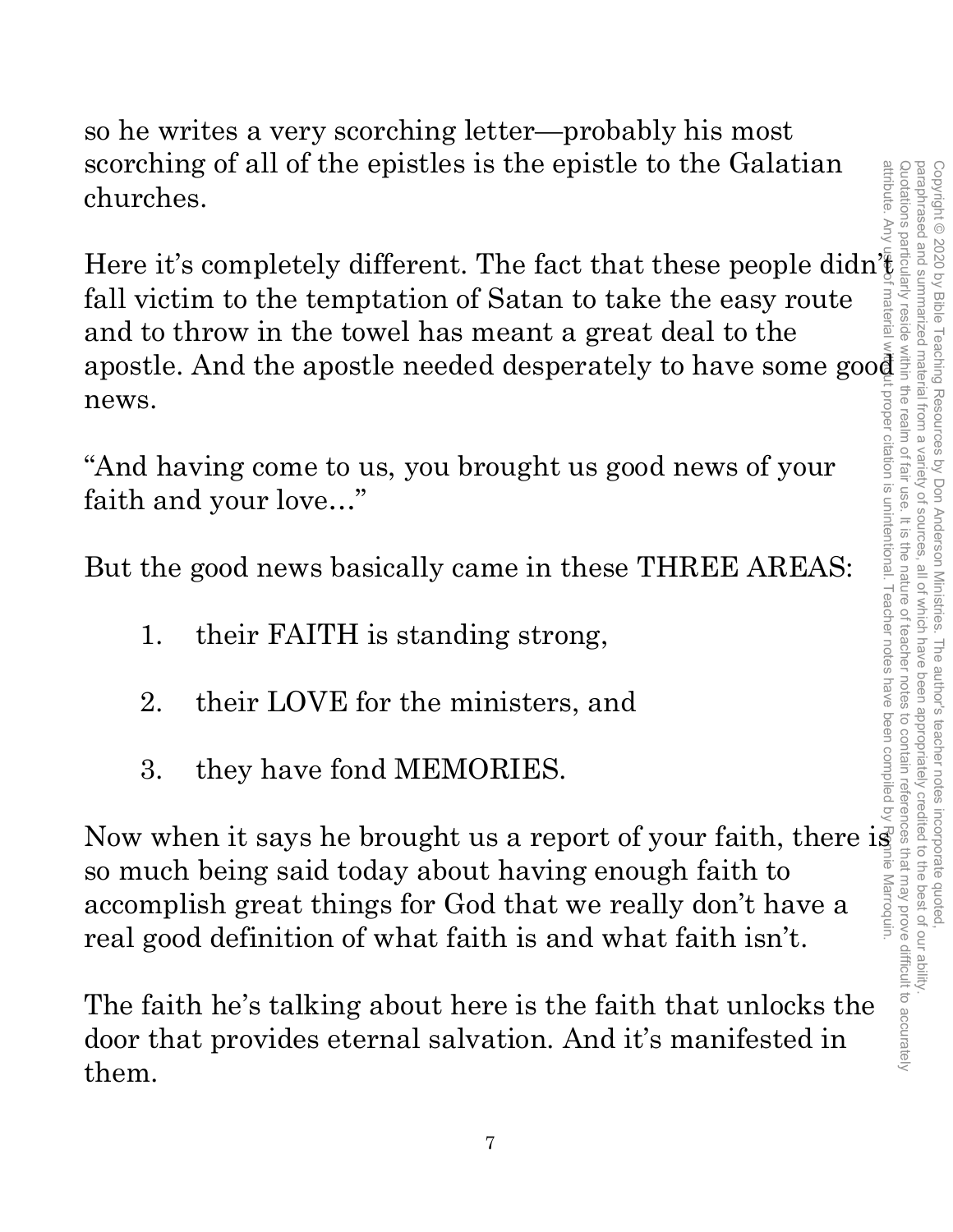C. Samuel Storms is a pastor in Ardmore, Oklahoma. He's been published by NavPress and Baker Book House and has done some things on healing and holiness and also on the doctrine of election. Listen to what he says:

# (*Healing and Holiness* by C. Samuel Storms)

When the Bible speaks of faith, it means an attitude of humility and self-renunciation. Faith says, "Lord, I am nothing and you are everything; I entrust myself to your care,  $\frac{a}{2}$ regardless of the outcome." [Now this is where we really need to have an understanding.] Faith isn't a weapon by which we demand things from God; it is the way in which we deny ourselves. Faith says, "Lord, you don't owe me anything; I, on the other hand, owe you everything." When we exercise our faith in God we submissively and sincerely acquiesce to God been published by Navirress and Baker book House and has seen to the sum of the does not hading and holdness by C. Samuel Storms)<br>doctrine of election. Listen to what he says:<br>(*Healing and Holiness* by C. Samuel Storms)<br> what God's will is. The spiritual posture of the child of God is one of quiet expectancy, ready to receive from God whatever he in his infinite wisdom and mercy designs to give, or for tha $\mathbf{t}$ matter, to withhold. p. 31

Boy that statement helped me a lot because I've gotten so many questions in the classes over the last couple of years along this very line.

"now Timothy, having come to us from you, also brought us good news of your faith and your love,"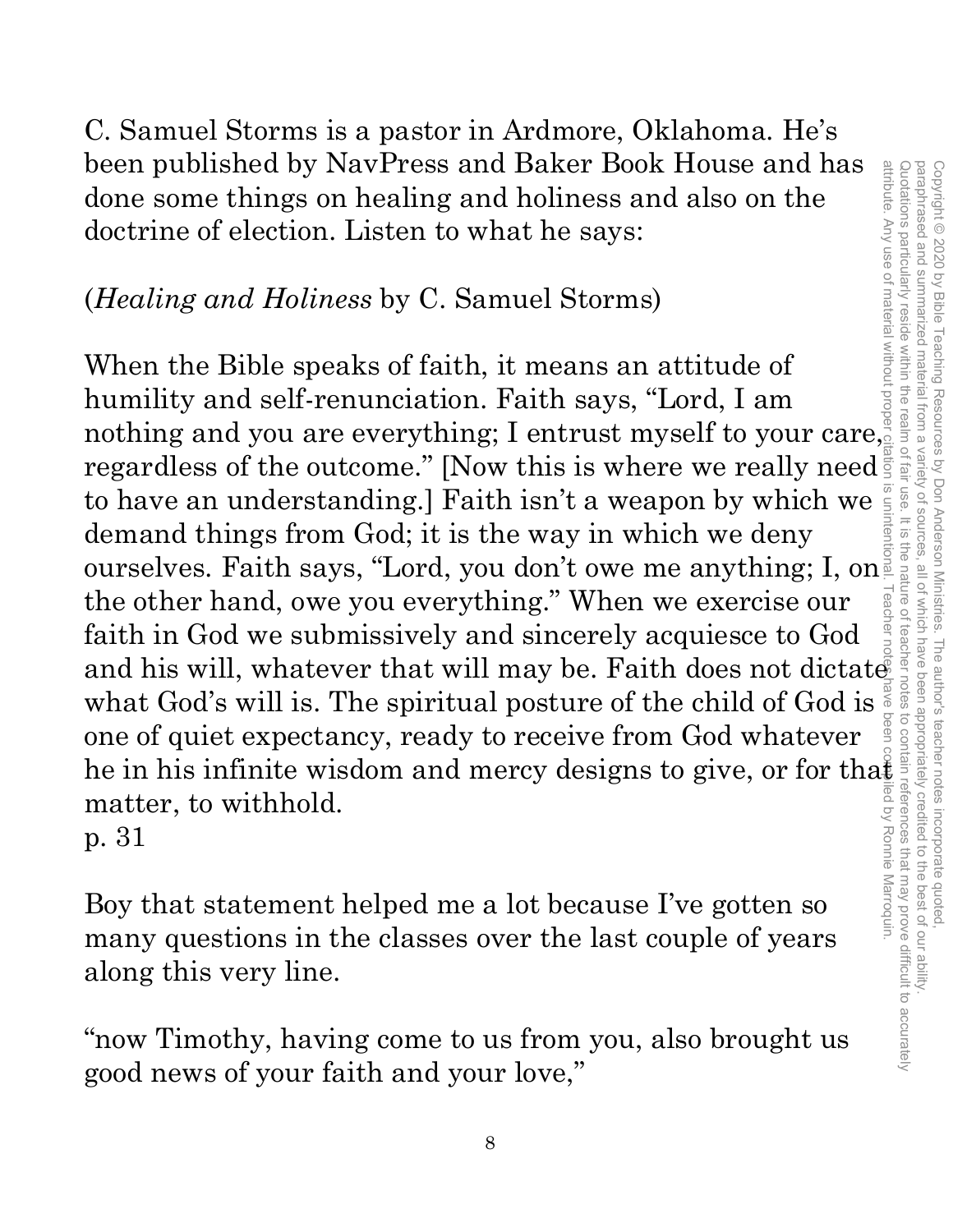You see LOVE is the EVIDENCE that a work has been done. And the fact that they're manifesting one of these initial evidences of the new birth, it thrills them even more. Their faith is intact and their love is there, and it's spreading out and it's got him so excited. And here everything is dark and gloomy. In the city of Corinth they're having a hard time and here comes this wonderful report to encourage them.

Now is there any biblical precedent for that kind of thing? I think probably the greatest one is in the book of Genesis where Jacob has been lied to by his sons that Joseph is dead and then they run out of grain, and he sends them down into Egypt to get grain and they don't know that they're meeting with Joseph. So Joseph says "I'm going to keep Simeon hostage while you go get your brother Benjamin and bring him down." You can imagine what that did to Daddy Jacob. That would mean three sons out of there and Benjamin had taken Joseph's place because he was the only other son of his much-loved wife Rachel. And the tact that they re manutesting one of these initial<br>
evidences of the new birth, it it<br>mills inhere wen more. Their<br>
faith is intact and their love is there, and it's spreading out<br>
and it's got him so excited. And

And so here comes this Egyptian monarch saying "Look, if you're going to continue to get food stamps and welfare programs from us man, you're going to do what we say. You'r $\bar{\mathbb{e}}$ going to come on our terms." attribute. Any use of material without proper citation is unintentional. Teacher notes have been compiled by Ronnie Marroquin.

And Benjamin says "Over my dead body. I ain't going to do finally says "Okay, okay. If he perishes, if he perishes, let him go. If I'm bereaved, I'm bereaved." And he takes Benjamin and he goes down there. And then Joseph reveals himself to them.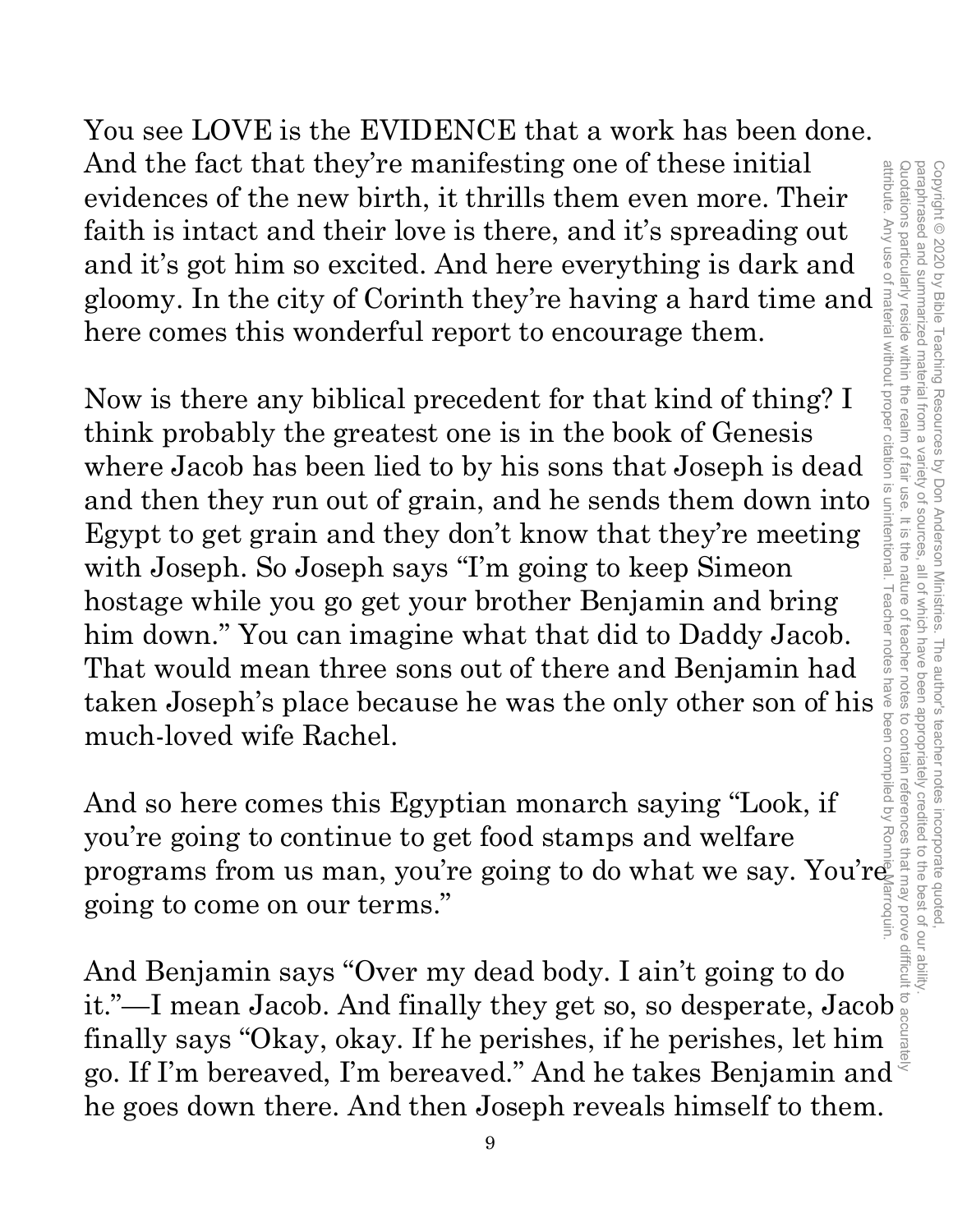the truth. And Simeon and Benjamin are coming back with them. And you can just see old Jacob, as the boys are coming And so what are they dong? They re coming back to tell dad<br>then. And Simcon and Benjamin are coming back with<br>the truth. And Simcon and Benjamin are coming six-seven-eight-nine-<br>in, he's counting one-two-three-four-five-s ten-eleven. "Thank God they're all here." And the fellows are saying "Hey no dad, it's cheaper by the dozen. You've got all twelve. Joseph is still alive and he's a monarch in Egypt and he really wants to see you. And if you don't believe us, there's Air Force One sitting out there in the driveway. Come on! We're going to Egypt!" attribute. Any use of material without proper citation is unintentional. Teacher notes have been compiled by Ronnie Marroquin.

Now do you think that encouraged him? Listen to what you read in:

And so what are they doing? They're coming back to tell dad

# Genesis 45:27

But when they told him everything Joseph had said to them, and when he saw the carts that Joseph had sent to carry him back, the spirit of their father Jacob revived.

You see sometimes your greatest ministry can just be simply to come in alongside and revive the spirit and the heart of someone who is just about ready to throw it in and say, you know "Hang it! I can't go on any further!"

And yet that's the kind of ministry that doesn't make the spotlight and we miss that so many times. The very fact that some of us are sitting here today and still claiming the name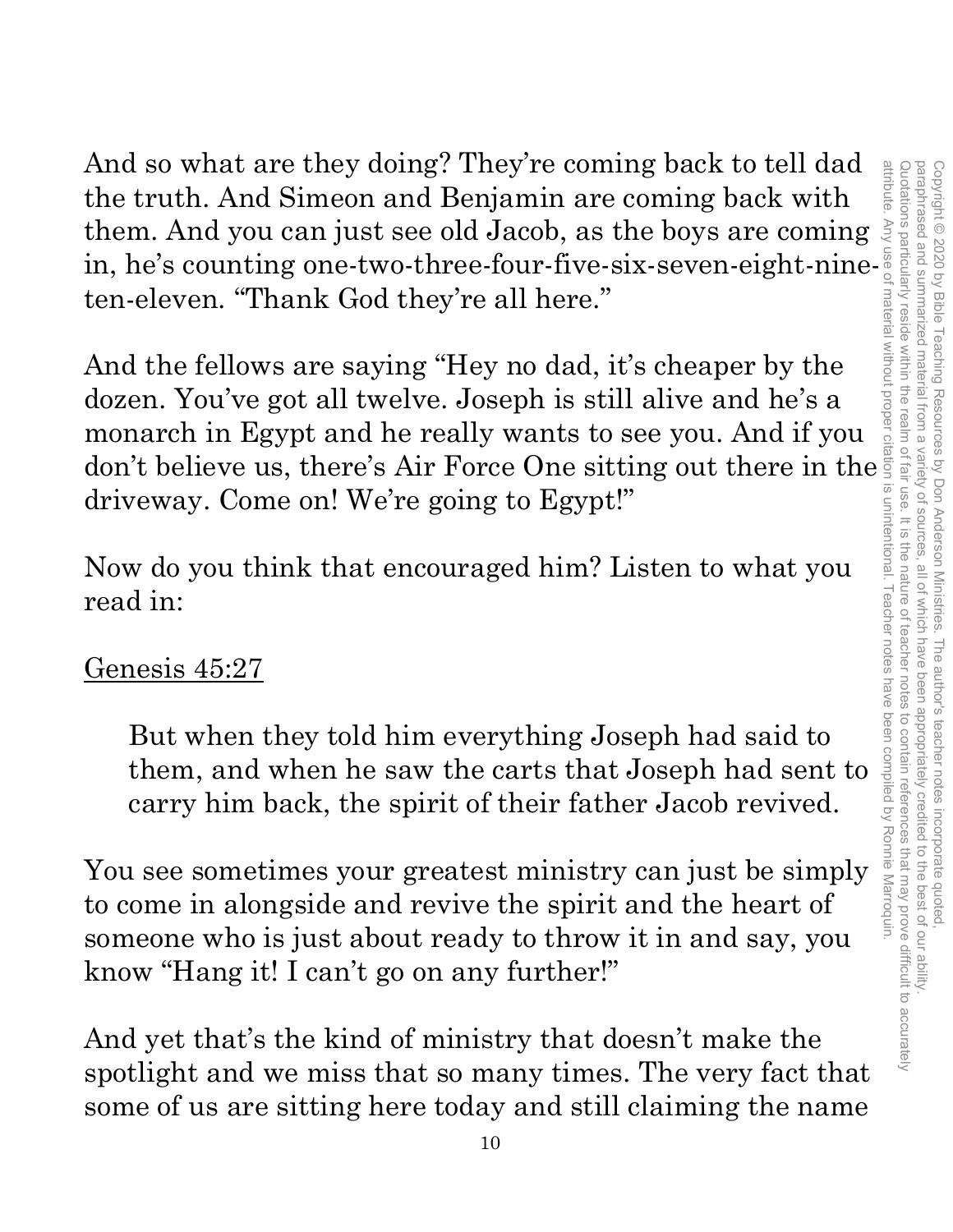Quotations particularly reside within the realm of fair use. It is the nature of teacher notes to contain references that may prove difficult to accurately attribute. Any use of material without proper citation is unintentional. Teacher notes have been compiled by Ronnie Marroquin.Quotations particularly reside within the realm of fair use. It is the nature of teacher notes to contain references that may prove difficult to accurately paraphrased and summarized paraphrased and summarized material from a variety of sources, all of which have been appropriately credited to the best of our ability. Copyright © 2020 by Bible Copyright © 2020 by Bible Teaching Resources by Don Anderson Ministries. The author's teacher notes incorporate quoted, Teaching Resources material from a by Don Anderson Ministries. all of Which have been The author's teacher notes incorporate quoted appropriately credited to the best of our ability Ronnie Marroquin

of Christ is because of some unseen and unknown person who came along one day and believed in you and spoke the words that encouraged your heart to continuing to keep on to fight the good battle and continuing to win the war.

Verse 7.

# **v. 7 because of this we were encouraged, brethren, about you in all our calamities and afflictions through your faith;**

"because of this"—now here is your KEY VERSE to the study.

"because of this we were encouraged, brethren, about you in all our calamities and afflictions through your faith;"

You see "we were encouraged" to keep hanging in there because of this good report. You thrilled us by the fact that "you are standing firm."

Now take your PREPOSITIONS in that verse and just kind of circle them. It kind of makes an interesting little meditation.

"because of this we were encouraged, brethren":

- 1. "ABOUT you",
- 2. "IN all our calamities and afflictions",
- 3. "THROUGH your faith;"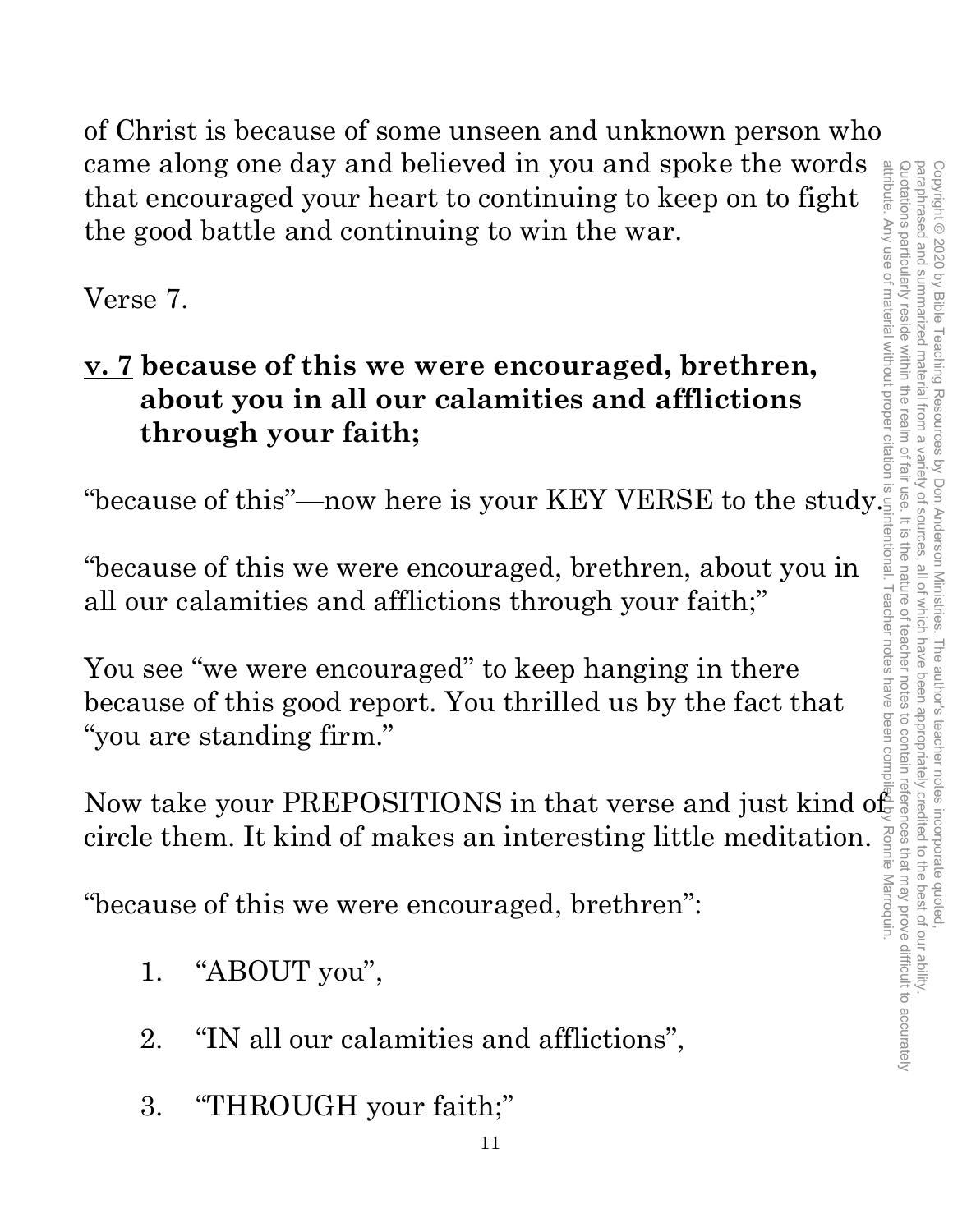"We were encouraged…about you" because of what we heard.

"We were encouraged…in all our calamities and afflictions through your faith;"

Now do you think that Paul ever had second thoughts about the fact that maybe he didn't see a man from Macedonia when he was over there in Troaz?

Maybe they'd gone out to the Mexican food restaurant that night and went to bed burping technicolor anyway and then he has this dream of this guy saying "come over to Macedonia and help us."

You know, you do have second thoughts sometimes when it really gets rough, don't you. I mean, you start second guessing because, man, when you're on a roll and everything is going bad you really wonder, "man, was that the right thing to do and was God leading me or did my personal desires get into this thing?" You know you just stop and think about it.

- 1. He got on that little boat, he went over there to Philippi and man they got whipped in the street and put into prison.
- 2. Went on down into Thessalonica and stirred up all kinds of persecution and suffering for Jason and the rest of the people that lived there.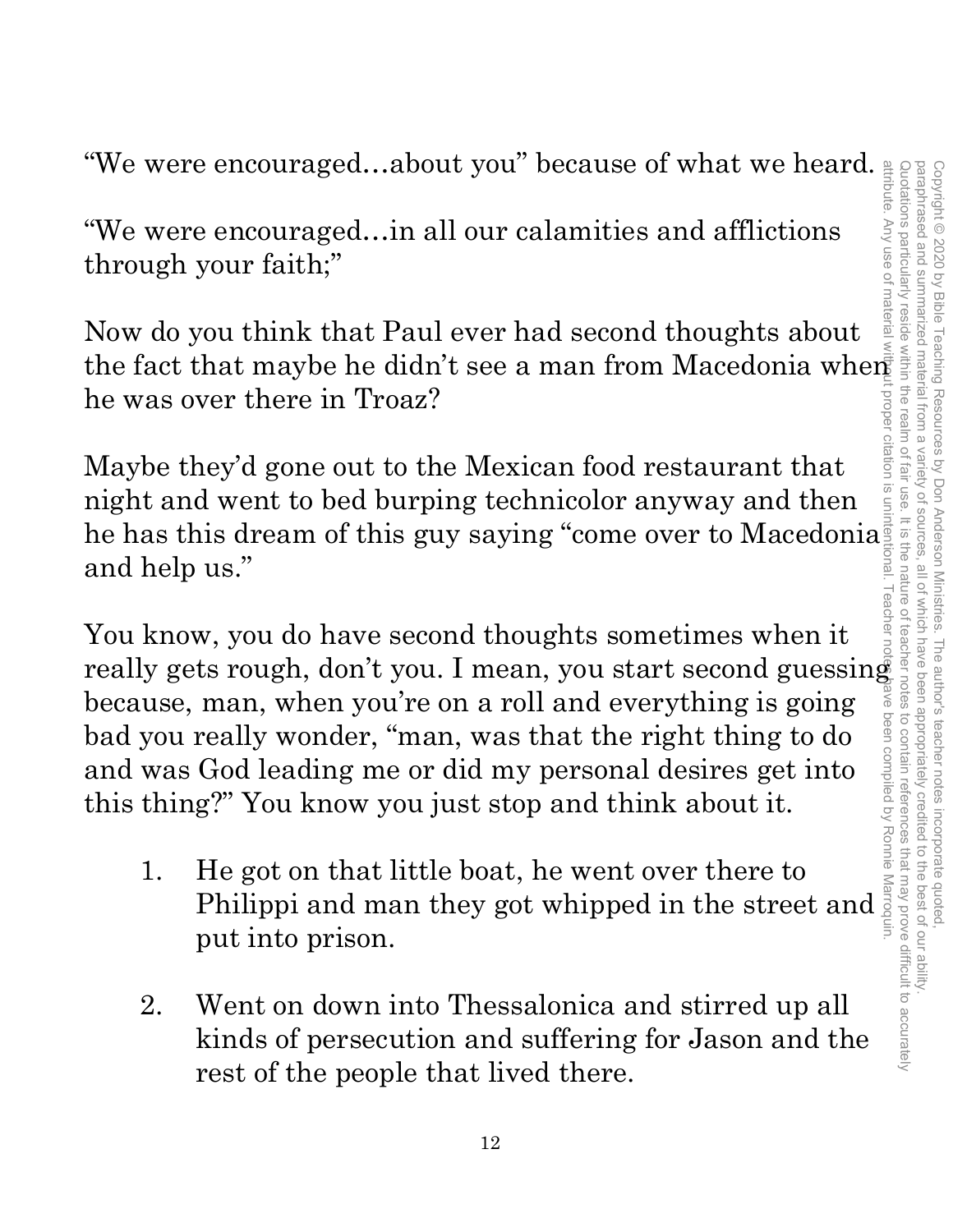- 3. Got driven out of there, went to Berea and it was the same song, third verse.
- 4. They came from Thessalonica to Berea, drove him alone down to the city of Athens. Overwhelmed by the idolatry and the wickedness in Athens, he couldn't even put together a nucleus to found a church there.
- 5. Went forty miles down the road to Corinth and got kicked out of the synagogue there.

And here he is at the lowest point in his life and Timothy walks in. He says "Guess what man? We've had a victory in Thessalonica! It didn't seem that way when you were there. But I wanted to tell you something, there was some good things going on. And I'm here to tell you, they've got a fond remembrance for you and they sure would love to see you again Paul. Because they're excited. They're standing firm in the Lord."

Big question—spiritual check-up:

Are you an encouragement to others in your walk with the  $\frac{1}{2}$ Lord?

You see what I'm talking about with regard to encouragement at this point of the study is not your LIP but your LIFE.

You see so much of Christian witness focuses on what I say with my lip that we play down what we do with our lives.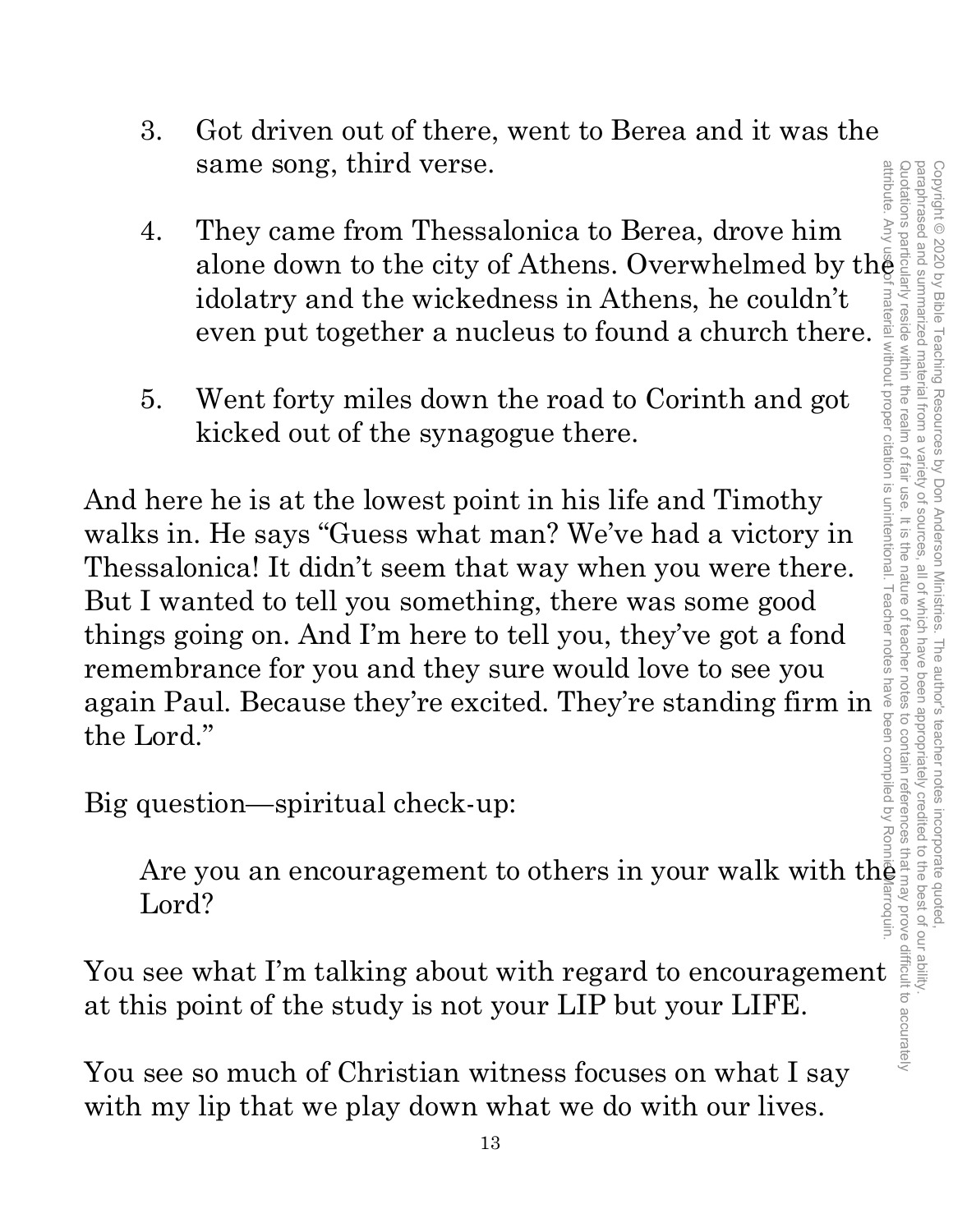Quotations particularly reside within the realm of fair use. It is the nature of teacher notes paraphrased and summarized material from a attribute. Any use of material without proper citation is unintentional. Teacher notes have been compiled by Ronnie Marroquin.Quotations particularly reside within the realm of fair use. It is the nature of teacher notes to contain references that may prove difficult to accurately paraphrased and summarized material from a variety of sources, all of which have been appropriately credited to the best of our ability. Copyright © 2020 by Bible Teaching Resources by Don Anderson Ministries. The author's teacher notes incorporate quoted Copyright © 2020 by Bible Teaching Resources by Don Anderson Ministries. The author's teacher notes incorporate quoted, variety of sources all of which have been appropriately credited to the best of our ability

And I believe the Bible emphasizes more the witness of your life than it does your lip friends. And I know that runs contrary to so much of the emphasis of twentieth century Christianity.

But I still believe it and I want to show you why.

- 1. It's our LIPS and not our LIVES.
- 2. It's our CREED and not our CONDUCT—I mean, it's not our CREED, it's our CONDUCT.
- 3. It's not our WORDS, rather it is our WORKS.

You see, your witness is more what you DO than what you SAY.

And really if the truth is known, people are going to be looking at your life a whole lot more than they are listening to what's coming from your lips.

Now Peter believed that:

#### 1 Peter 3:15

Set apart Christ as Lord in your hearts and be ready always to give an answer to every man who asks you a reason of the hope that is in you with meekness and fear.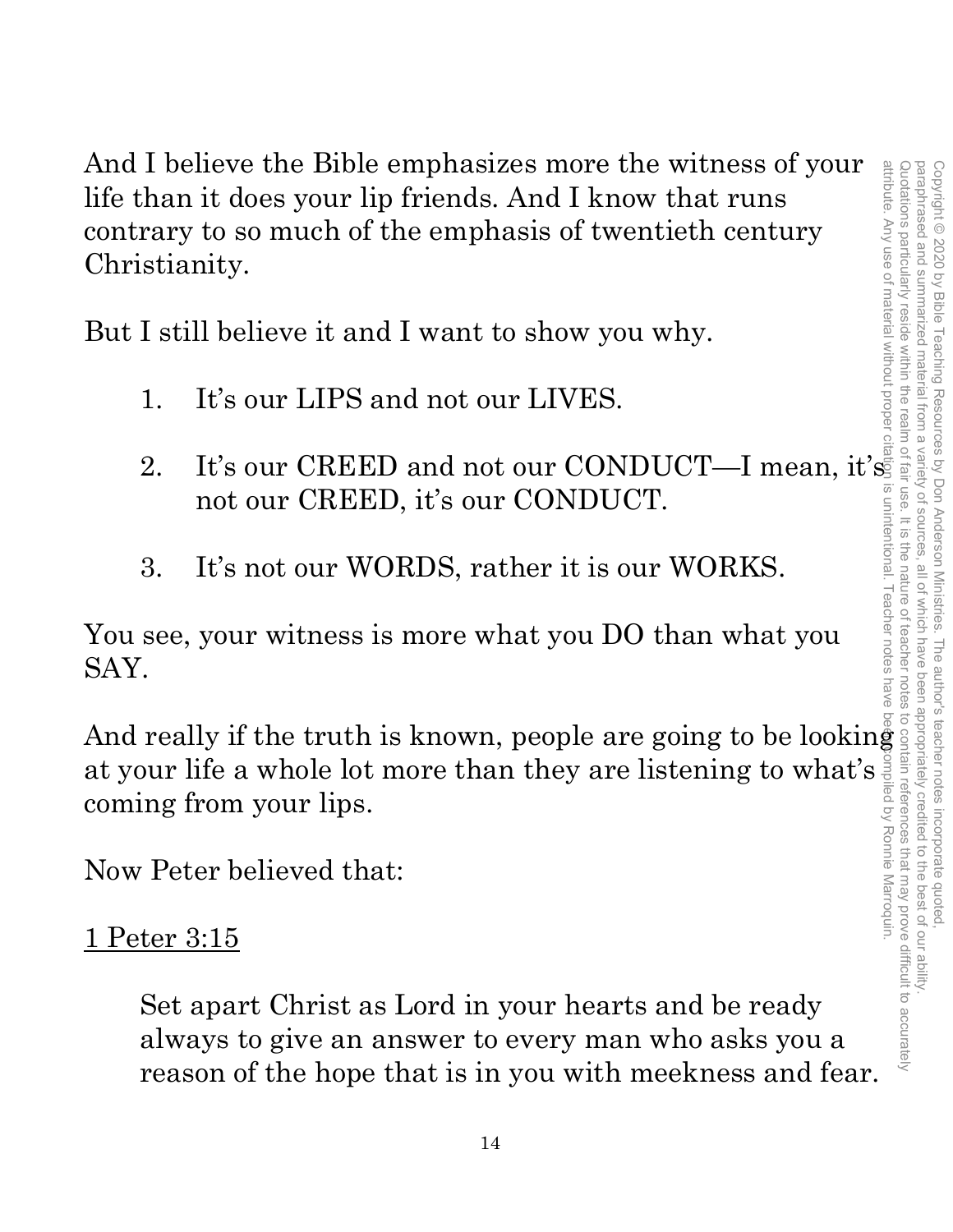That tells me that you have earned the right to speak with your lips by what you demonstrate in your life.

Now I'm just asking you a question:

Is your life an encouragement to your brothers and sisters in the body of Christ? And is your life an effective witness. to the world around you?

You see if fruit's not being born through your life, it probably has to do a whole lot with your life more than what you're saying with your lips. Because there are all kinds of people saying with your lips. Because there are all kinds of people running around who can tell you the gospel with their lips but their lives are shouting so loudly, the sinners can't hear what their lives are shouting so loudly, the sinners can't hear what<br>they're saying.<br>And that's a sad, sad statement but too often it's true.<br>Now it's time to kick off the shoes and lay back and think<br>about how I can be an enc they're saying.

And that's a sad, sad statement but too often it's true.

Now it's time to kick off the shoes and lay back and think about how I can be an encouragement.

I came up with FIVE THINGS:

1. I can be an encouragement with my life by becoming a SERVANT and giving myself unselfishly to others.

I can be an encouragement by becoming a servant and giving myself unselfishly to others.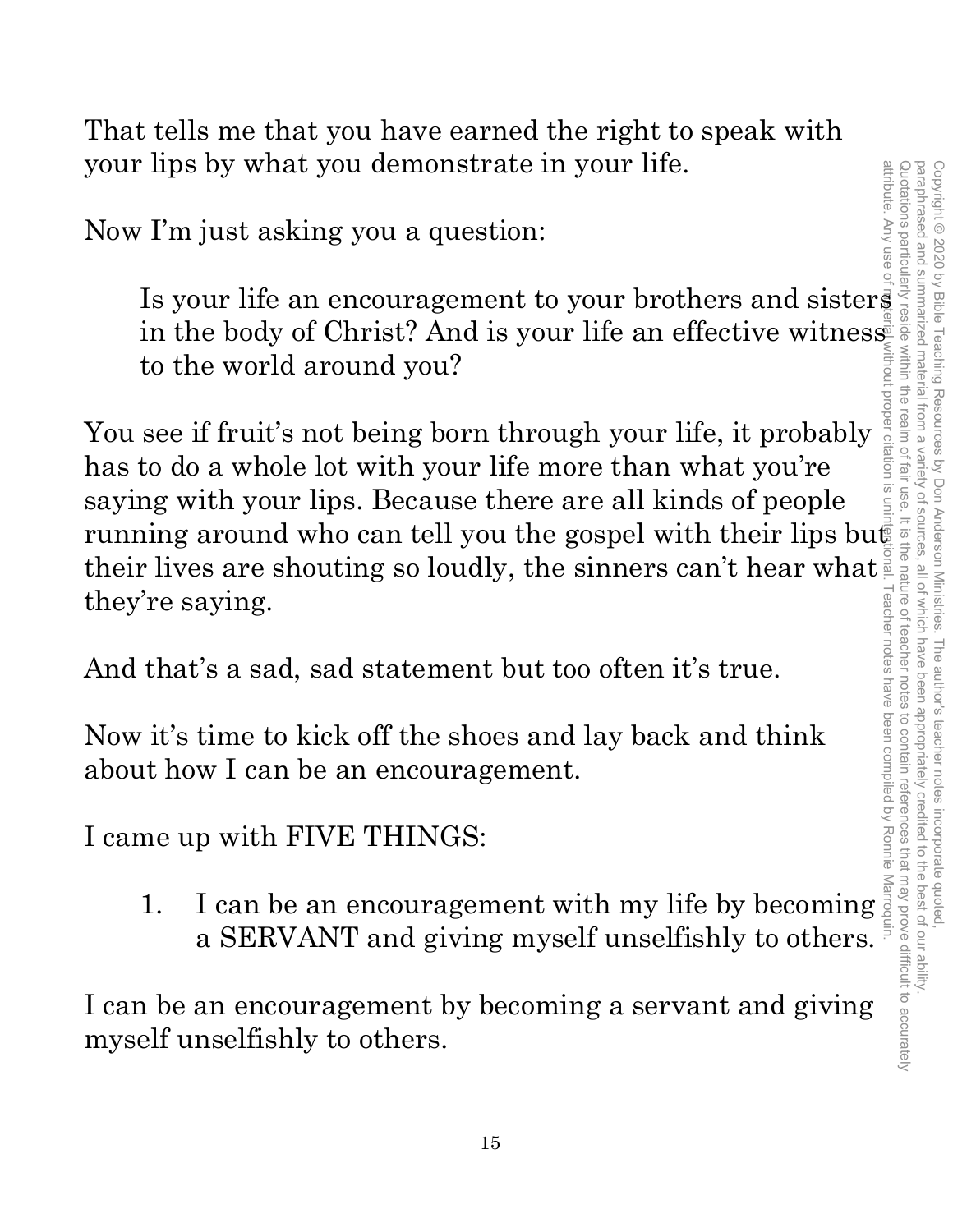2. I can be an encouragement by the SACRIFICES that I'm willing to make for the sake and comfort of others.

joy and rejoice with you all" Paul told those Philippian saints.

3. I can be an encouragement by being STEADFAST.

1 Corinthians 15:58

Therefore, my beloved brethren, be ye steadfast, unmovable, always abounding in the work of the Lord, knowing that your toil is not in vain in the Lord.

That's Philippians 2:17: "If I'm poured out as a drink offering I<br>
flow shows 2:17: "If I'm poured out as a drink offering I<br>
joy and rejoice with you all" Paul told those Philippian saints.<br>
3. I can be an encouragement When people can see you hanging in there when it's raining  $o\frac{a}{2}$ your parade and the wheels have come off of the wagon and you're still going, that's the kind of stuff that really carries credibility to people who see our lives.

4. I can be an encouragement by my STUDY.

2 Timothy 2:15

Study to show yourself approved unto God, a workman that needeth not to be ashamed, rightly handling the word of truth.

Why? Because as you're faithful to study and to do and do and do it, eventually there'll come a day when some guy's going to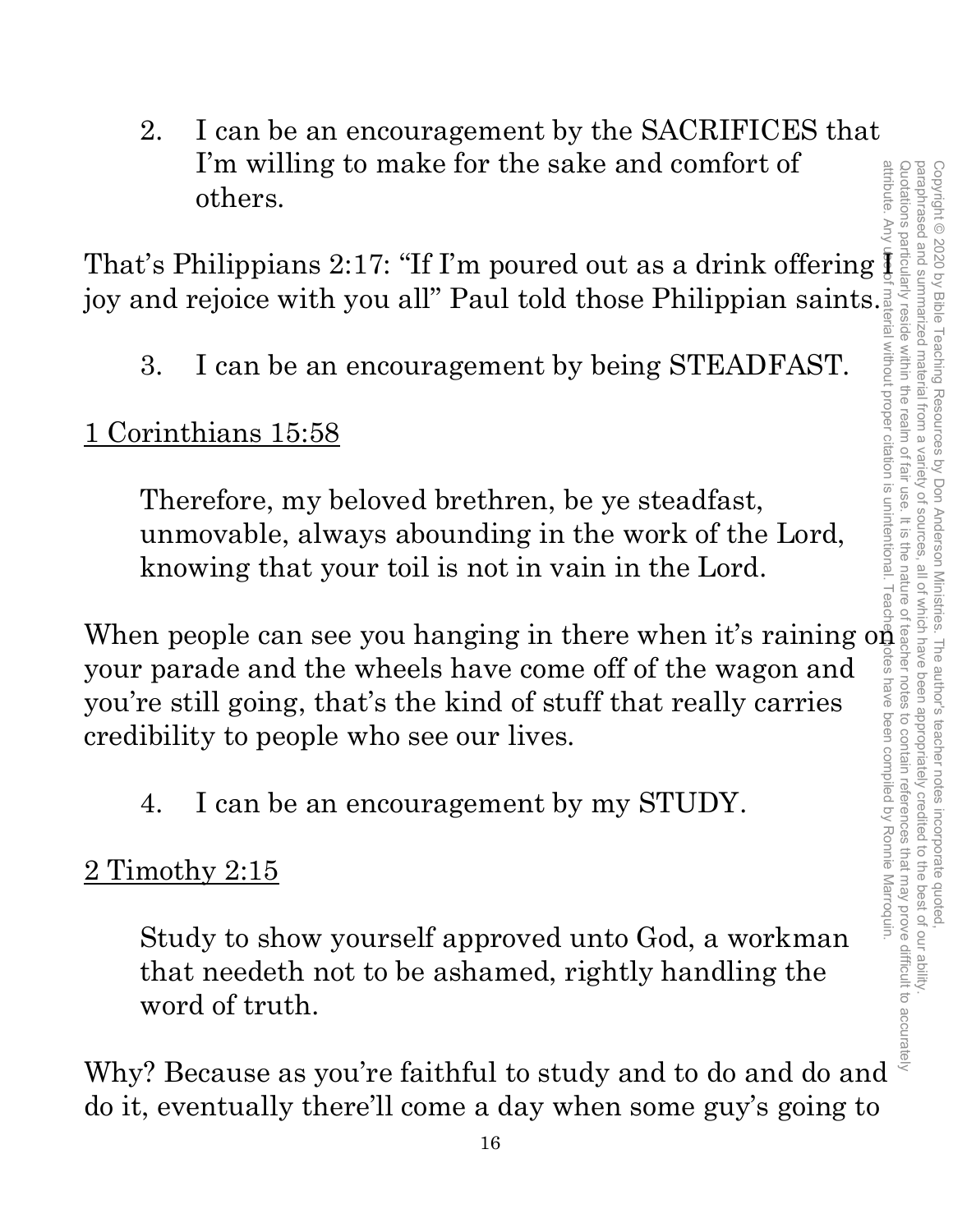paraphrased and summarized material from a attribute. Any use of material without proper citation is unintentional. Teacher notes have been compiled by Ronnie Marroquin.Quotations particularly reside within the realm of fair use. It is the nature of teacher notes to contain references that may prove difficult to accurately paraphrased and summarized material from a variety of sources, all of which have been appropriately credited to the best of our ability. Copyright © 2020 by Bible Teaching Resources Copyright © 2020 by Bible Teaching Resources by Don Anderson Ministries. The author's teacher notes incorporate quoted, variety of by Don Anderson Ministries. The author's teacher notes incorporate quoted all of which have been appropriately credited to the best of our ability

come walking into your life and you just memorized that verse

and you've got just exactly the message he needed to know.<br>How can these guys run these incredible marathons? How can How can these guys run these incredible marathons? How can  $\epsilon$ these Olympic athletes achieve what they achieve? It's because of years of plodding and planning and training by themselves and alone without the crowd! There finally comes a day when they shine as stars. And in your personal, disciplined walk with God, there comes a day when God's going to let you shine—when you study, study, study.

And then fifth:

5. SHARE your struggles—share your struggles.

You see, we don't talk that kind of language enough. And I think you can be a real encouragement to others when you ge $\bar{\mathbb{g}}$ off of your pedestal and you start to demonstrate the fact that. you hurt and it's hard to handle children and be consistent in this generation. It's tough to keep a marriage going. And it's tough to fill all the demands at the church.

Man it's almost like there's something wrong with us if we've got to struggle or we hurt or we suffer in some ways.

So I just came up with these five things. I hope they'll help you. I've really had some time to meditate on it and I think the five of them will help. I'll give you a verse on that last on the struggles.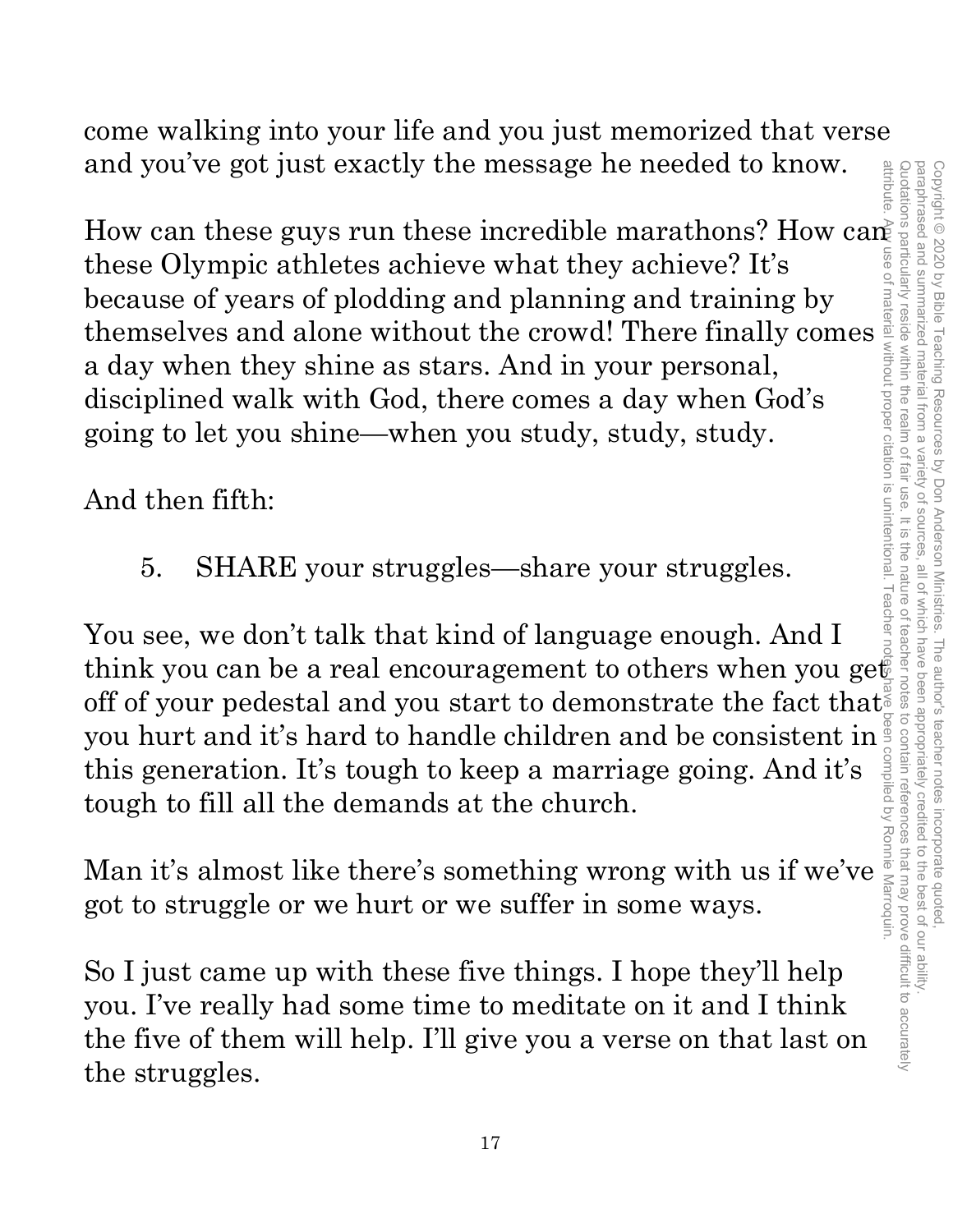Second Corinthians 1:8—Paul never hesitated.

#### 2 Corinthians 1:8

For we do not want you to be unaware, brethren, of our affliction which came to us in Asia, that we were burdened excessively, beyond our strength, so that we despaired even of life;

Second Corinthians 1:8.

This came out of a book of Alan Loy McGinnis. He's written several books on positive thinking and is a psychologist in southern California. This comes out of his book *Bringing Out the Best in People*:

(*Bringing Out the Best in People* by Alan Loy McGinnis)

Scudder N. Parker once said, "People have a way of becoming what you encourage them to be—not what you nag them to be." It is a very basic human need—the need to have someone encourage us and spur us on to higher things. p. 89 Scudder N. Parker once said, "People have a way of becoming what you encourage them to be—not what you nag them to be." It is a very basic human need—the need to have someone encourage us and spur us on to higher things.<br>

To appreciate the power of the motivator one need only picture the families of Britain as they gathered in their living

The Battle of France is over. I expect that the Battle of Britain is about to begin. Upon this battle depends the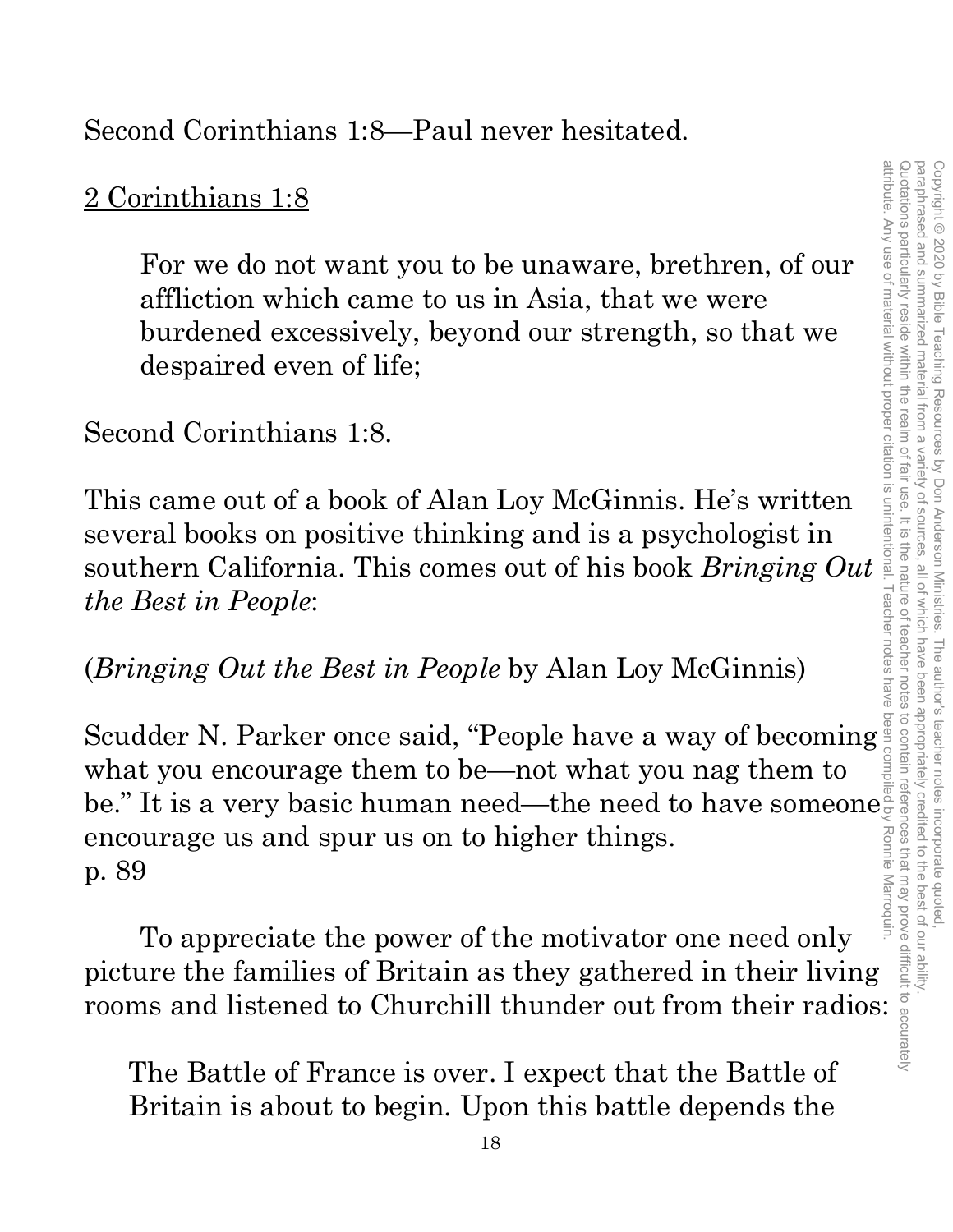survival of Christian civilization. The whole fury and might of the enemy must very soon be turned on us. Hitler knows that he will have to break us on this island or lose the war.  $\dots$ 

Let us therefore brace ourselves to our duties and so bear ourselves that, if the British Empire and its Commonwealth last for a thousand years, men will still say: "This was their finest hour." pp. 17-18

That's the kind of thing that's needed in the realm of leadership to demonstrate courage and fortitude in the face of great adversity and difficulty.

You know, you just see the world doing stuff like that, it really gets to you. And you begin to recognize the fact that people really do know how to love and how to encourage.

You know you look at those things and you recognize that after a person has experienced encouragement, what incredible things begin to happen. What excitement! What enthusiasm. What a thrill.

I found this little story in Swindoll's book.

I love this story.

(*Simple Faith* by Charles R. Swindoll)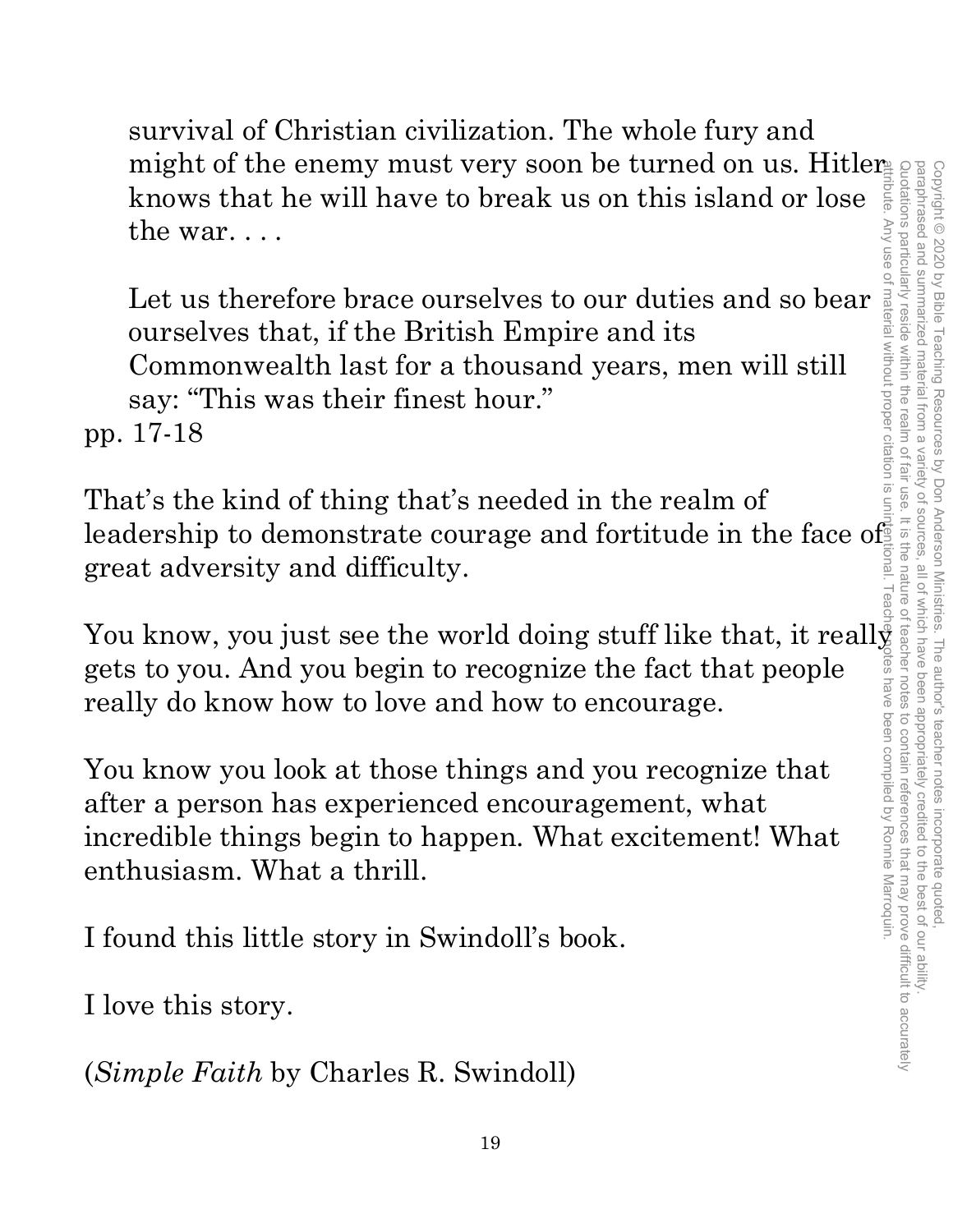It's about a farmer who wanted to breed his three sows. He had a friend who owned a few boars, so they made arrangements to get the sows and boars together. One afternoon the farmer loaded the sows into his pickup truck and hauled them over to the nearby farm. While the pigs were getting very well acquainted, he asked his friend how he would know if his pigs were pregnant.

 "That's easy," said the man. "They wallow in the grass when it takes, but they wallow in the mud when it doesn't."

Early the next morning the farmer awoke, glanced out the window of his bedroom, and noticed all three sows wallowing in the mud. So he loaded them back into his pickup and took them for a second round with the boars. Next morning . . . same result. All three were wallowing in the mud. Disappointed but determined, the farmer once again took them back, hoping the third time would be the charm.

The following morning the farmer had to be away from the farm on business, so he anxiously phoned his wife, "Are they wallowing in the grass or the mud, dear?"

"Neither," she replied. "But two of them are in the back of your pickup and the third one's up front honking the horn!" pp. 184-85

That's awful, isn't it?

Hebrews 10:23, 24

Let us hold fast the confession of our hope without wavering, for He who promised is faithful; and let us consider how to stimulate [that's the word for cattle prod] Copyright © 2020 by Bible Teaching Resources by Don Anderson Ministries. The author's teacher notes incorporate quoted,

Copyright © 2020 by Bible Teaching Resources by Don Anderson Ministries. The author's teacher notes incorporate quoted

paraphrased and summarized material from a variety of sources.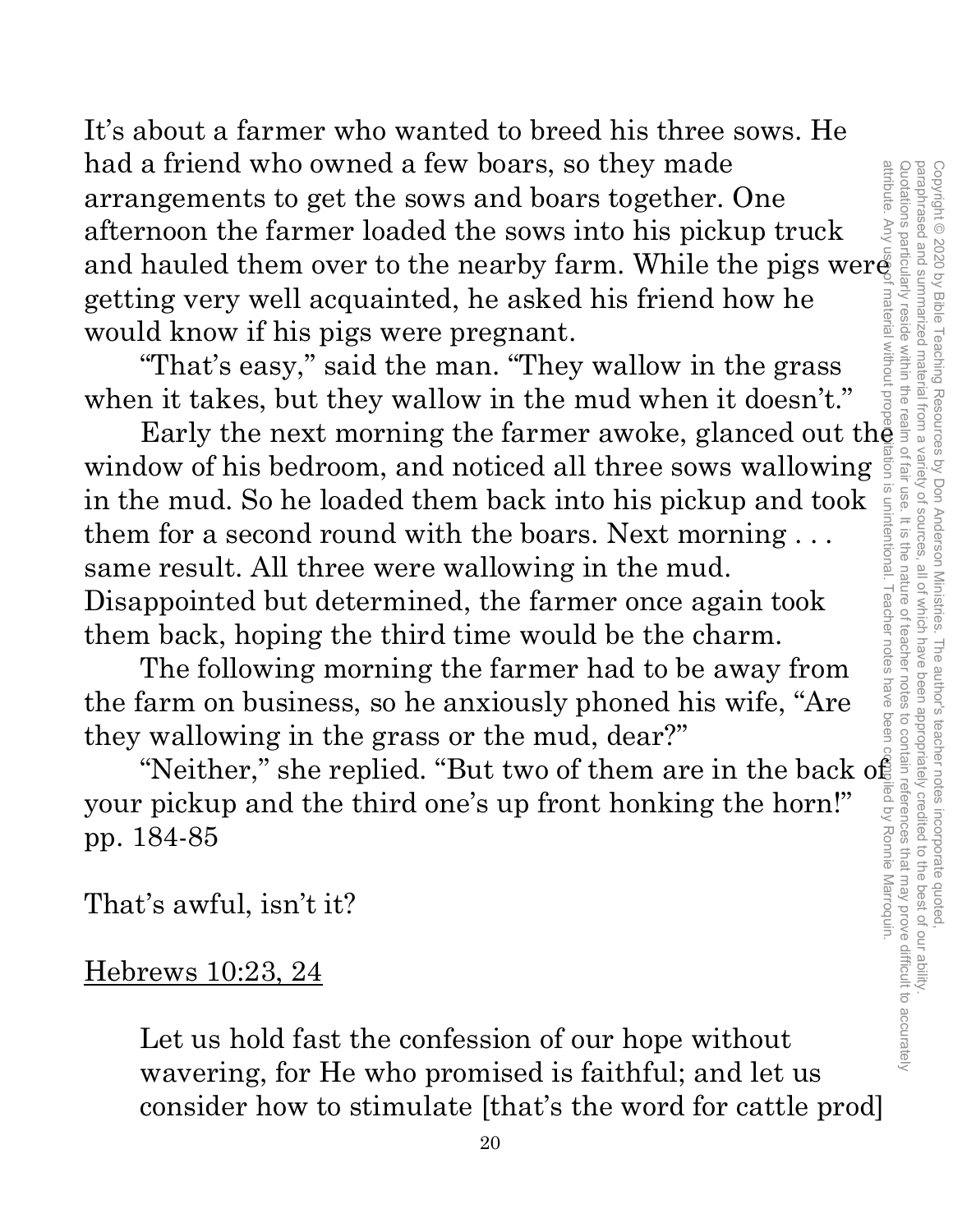one another to love and good deeds, not forsaking our own assembling together, as is the habit of some, but assembling together, as is the habit of some, but<br>encouraging one another; and all the more, as you see the day drawing near.

Verse 8.

# **v. 8 because now we are living, if you are standing firm in the Lord.**

See the intimacy? He was a nursing mother. He's been a father. He's been orphaned. And now he says when "we're living, if you're standing firm in the Lord."

That's exactly the way you feel about your children. You know, you're living and life is great when your kids are "standing firm." And when they aren't it hurts! And brings great pain. And there are many who are sent to an early grave because of children who are unfaithful, who go off in different directions. How great the pain!

You see the intensity of Paul's love and relationship.

"we are living, if you're standing firm in the Lord."

And there is another KEY PHRASE. You see, "we are living." We're encouraged when you "stand firm in the Lord."

Ephesians 6:10, 11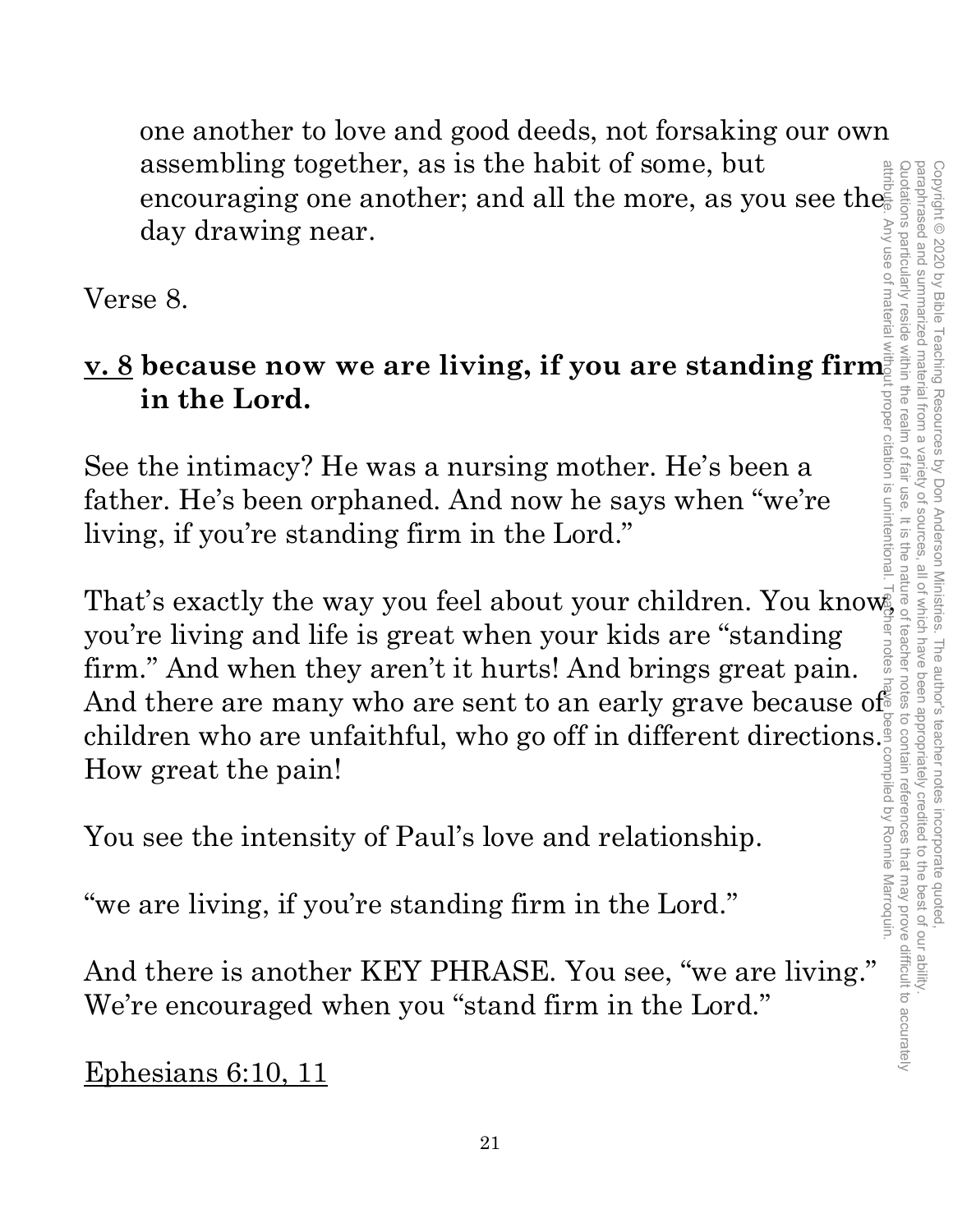Finally, be strong in the Lord, and in the strength of His might…

First Corinthians 16:13 is a wonderful verse:

1 Corinthians 16:13

Be on the alert, stand firm in the faith, act like men, be strong.

Because you're our hope and our joy.

You see, it strengthens you to withstand the storms of life when you realize that in the midst of the storm you're not alone. When you've got somebody else who is right there alongside of you. And what a thrill.

There comes a time in all of our lives when we not only SEE it, but we need to HEAR those wonderful words of encouragement.

Verse 9.

**v. 9 For what thanks are we able to return to God concerning you for all the joy with which we are rejoicing on account of you in the presence of our God,** 

We just can't tell you what a change has taken place in Corinth! And how can we thank you for all that has gone on in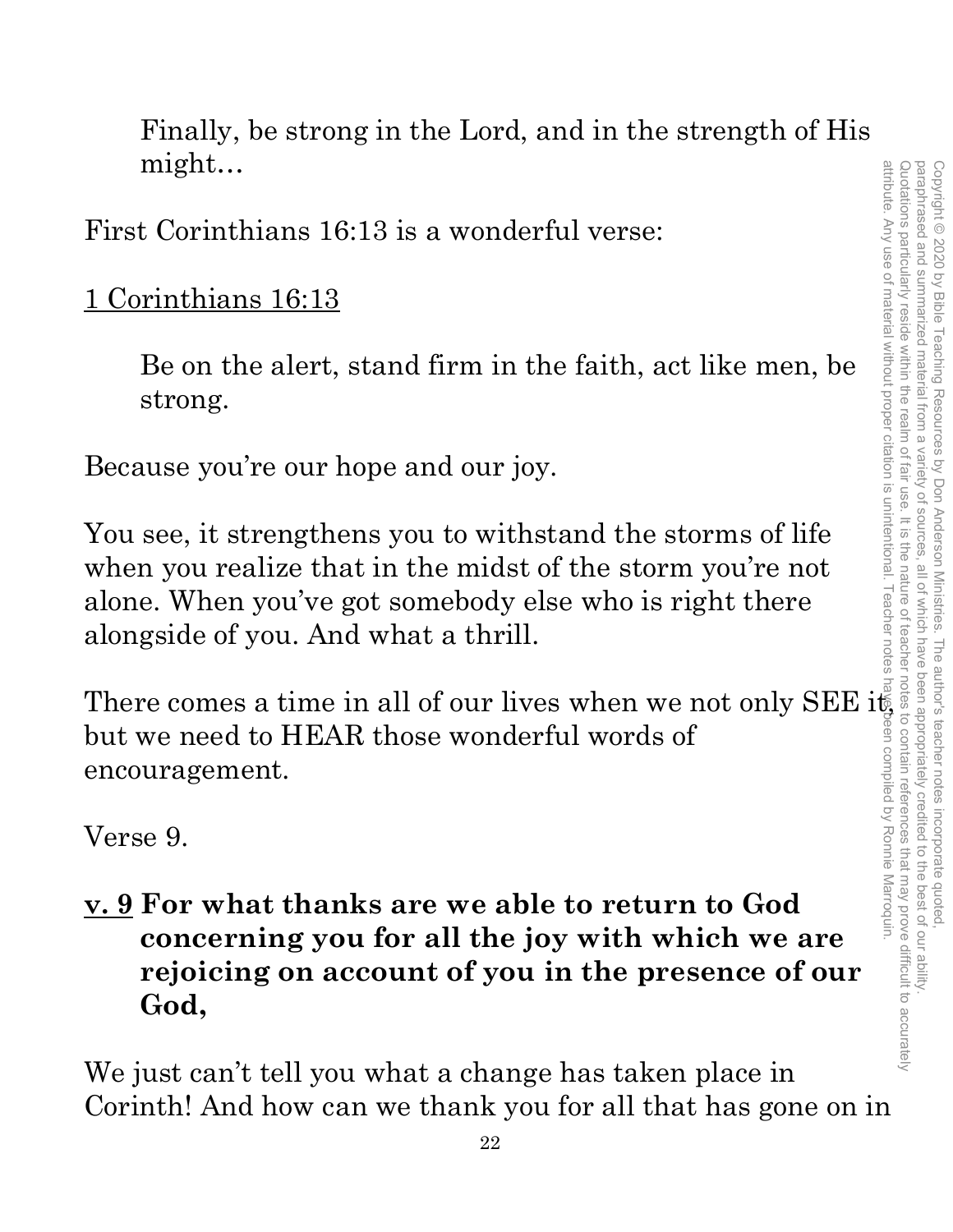your life? And what an encouragement it's been to us in the mist of our affliction.

It's almost like you want to sing "To God be the glory" here, "great things He hath done."

# **v. 10 night and day praying as earnestly as possible that we might see your face and complete what is lacking in your faith?**

Now do you think it's possible to be "praying as earnestly as possible" and get a NO?

You know, he got one. He is convinced that he is indispensable to the further development—spiritual maturity—of the to the further development—spiritual maturity—of the<br>
Thessalonian Christians. But as far as we know, he got a NO.<br>
He's praying "night and day...as earnestly as possible" for<br>
something that is not God's will for his lif

He's praying "night and day…as earnestly as possible" for something that is not God's will for his life.

That's Isaiah 55:8 and 9 my friends:

Isaiah 55:8, 9

"My thoughts are not your thoughts, neither are your ways my ways," sayeth the Lord. "For as the heavens are higher than the earth, so are my ways higher than your ways and my thoughts than your thoughts."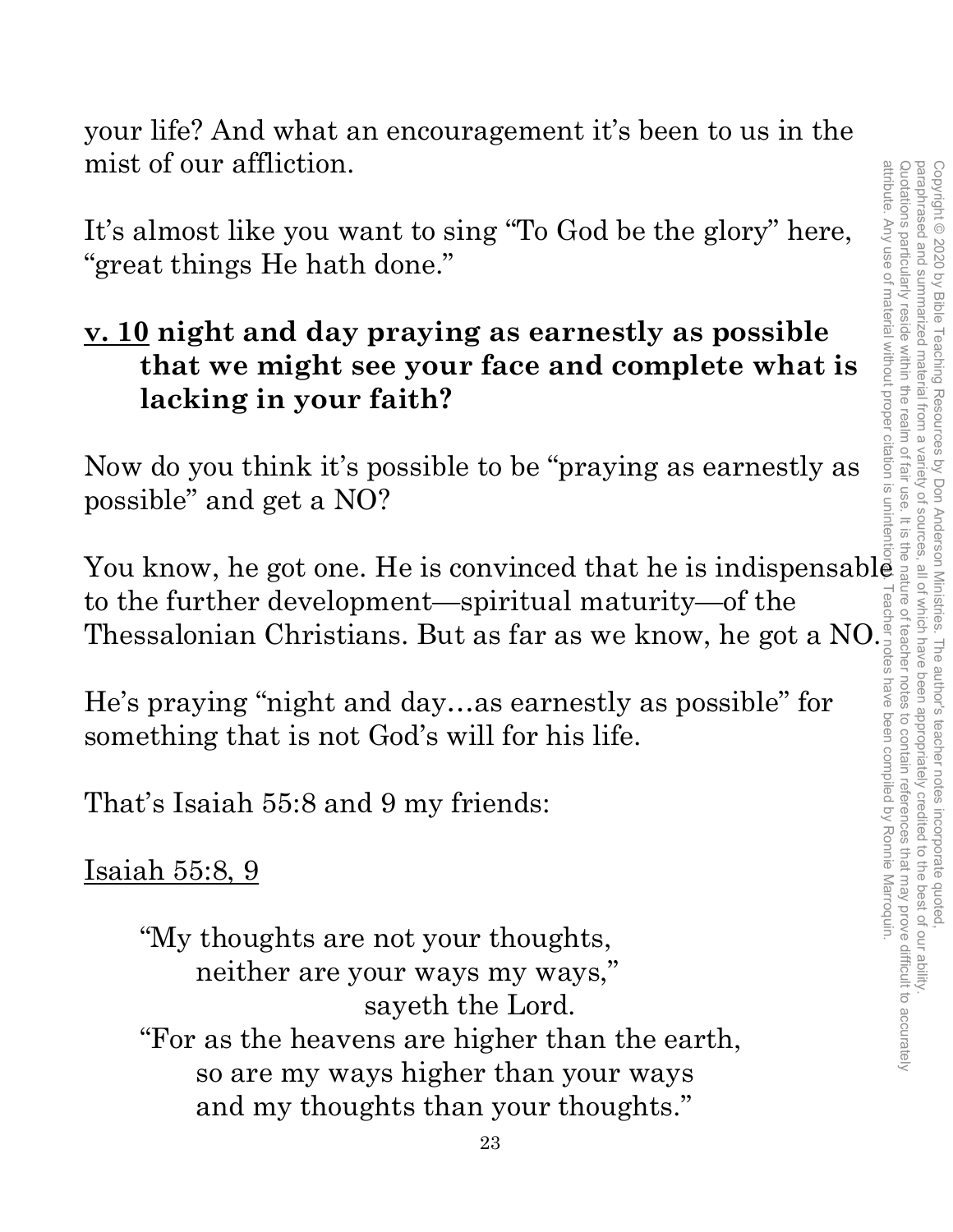And sometimes we have to come face-to-face with the sovereignty of God and realize NO! This is not the way I'm know Him or how long you've walked with Him. It's just that God's going to be God and He is going to do it His way.

And the apostle is wanting to come and to supply "what is lacking" in their faith and he assumes that means his being there on location.

And sometimes we nave to come race-to-race with the<br>sovereignty of God and realize NO! This is not the way I'm<br>going to take you. And it has nothing to do with how well you<br>know Him or how long you've walked with Him. It' What is God's purpose and plan? To send a couple of letters and then bless the rest of the Christian world with those letters so that you and I can sit here today in His greater purpose and study this message which supplies "what is lacking" in OUR faith.

You see, Paul couldn't tell that. He didn't know that you and  $\frac{1}{2}$ <br>were going to be sitting here, studying one of these letters that<br>was going to come out of this crucible of suffering from<br>Corinth to help us along i were going to be sitting here, studying one of these letters that was going to come out of this crucible of suffering from Corinth to help us along in our faith and to understand what we needed to do. But that was God's greater purpose in all of it!

That's why we've got to let Him be God. That's why we CAN NOT predetermine or assume that He's going to take us in some definite direction. Because our thoughts are not His.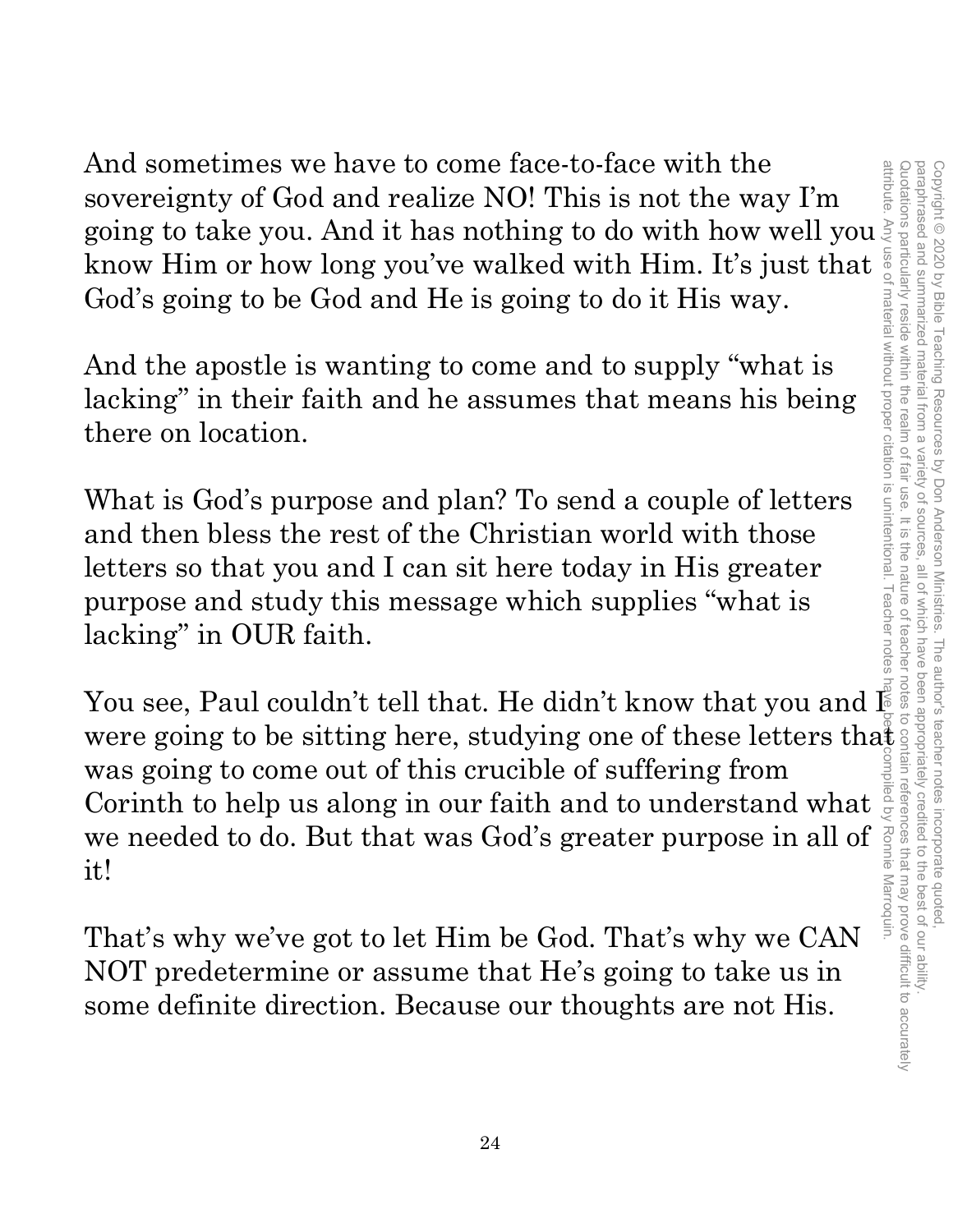paraphrased and summarized material from a attribute. Any use of material without proper citation is unintentional. Teacher notes have been compiled by Ronnie Marroquin.Quotations particularly reside within the realm of fair use. It is the nature of teacher notes to contain references that may prove difficult to accurately paraphrased and summarized material from a variety of sources, all of which have been appropriately credited to the best of our ability. Copyright © 2020 by Bible Teaching Resources by Don Anderson Ministries. The author's teacher notes incorporate quoted Copyright © 2020 by Bible Teaching Resources by Don Anderson Ministries. The author's teacher notes incorporate quoted, variety of all of which have been appropriately credited to the best of our ability

Now I need to land for just a minute on this last phrase here in verse 10 because that's the KEY PHRASE to the whole book.

Why are we making a spiritual check-up? To supply "what is lacking in our faith."

What he is saying here—there are two words that I want us t $\bar{\bar{\mathfrak{g}}}$ look at:

- 1. "COMPLETE" or SUPPLY and then
- 2. "LACKING."

First, let's focus on the word "complete" or to supply.

First, let's focus on the word "complete" or to supply.<br>
That Greek word means reconciling factions. It's used to take<br>
two different groups of people and bring them together.<br>
MEDICALLY it's used of "setting a bone" that two different groups of people and bring them together.

MEDICALLY it's used of "setting a bone" that has been broken.

MILITARILY it means to get the army ready for war or to "supply the provisions" to get them ready for war.

For the FISHING INDUSTRY the Greek word meant "mend the nets" so you can continue to catch fish.

And so the word has a very broad usage.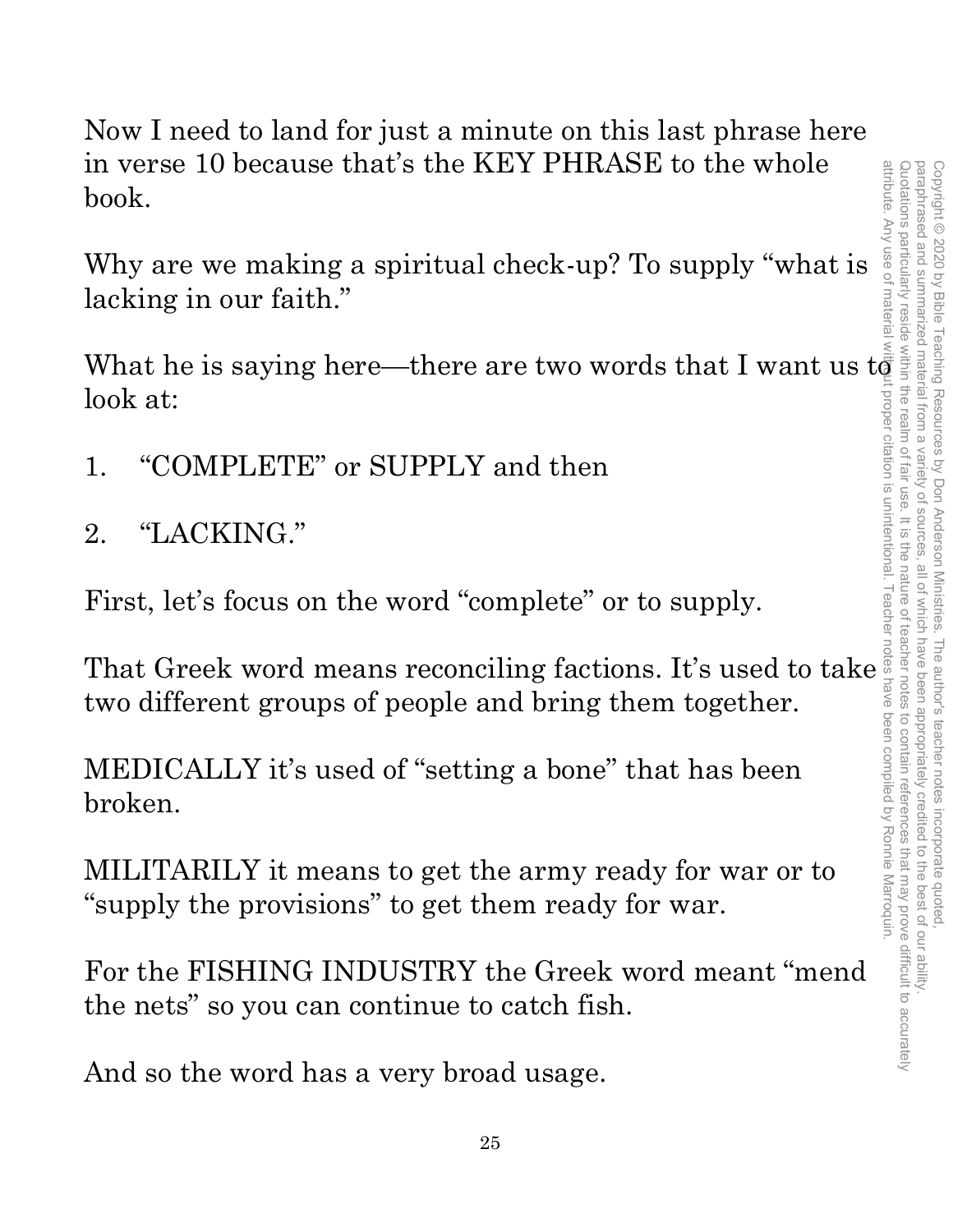I think the word means here, the emphasis on the MILITARY. I think it's supplying what you all need up there in prosper in your faith and your walk with the Lord.

And so when we're looking at it in this passage, it has to do with that.

Now there's one other isolated use of the word and it's in Galatians chapter 6 and verse 1:

# Galatians 6:1

Brethren, even if a man is caught in any trespass, you who are spiritual, RESTORE such a one…

I think it's supplying what you all need up there in<br>
Thessalonica so you can fight a good fight and you continue to<br>
prosper in your faith and your walk with the Lord.<br>
And so when we're looking at it in this passage, it Here's somebody who's fallen into sin and he's repented, he's broken, he's acknowledged it, he's made himself accountable and he's put himself under the tutelage of his brothers in the body of Christ. Then what are you supposed to do? You who are spiritual, RESTORE.

That almost, all of those words, could mean it couldn't it? I mean, mend the net, fix the broken bone, reconcile the factions, bring him back into the body of Christ because it's been dealt with.

"restore such a one in a spirit of meekness…" (Gal. 6:1)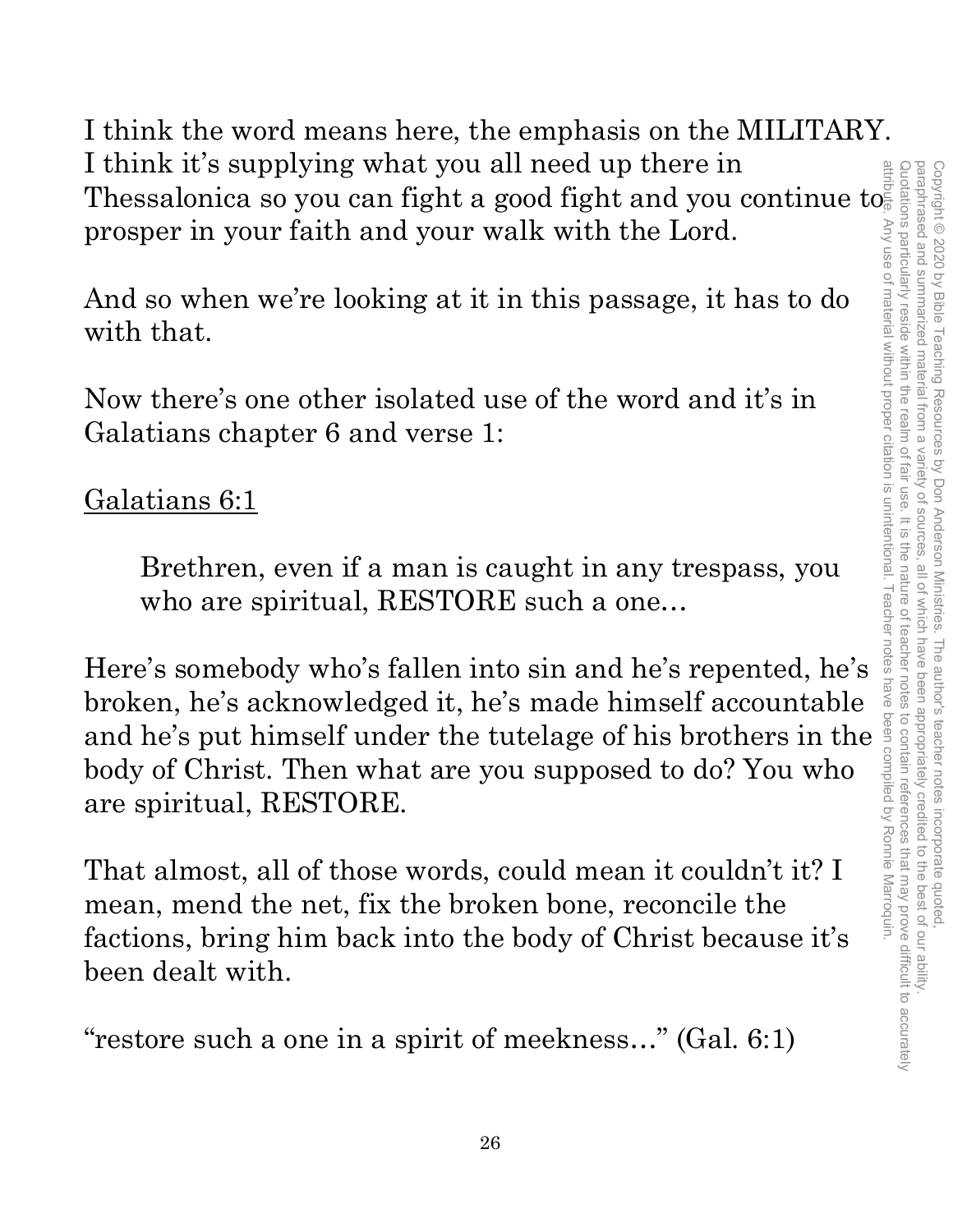Now in order to distill my thinking and not to overrun my time in the study this morning, I believe to "supply what is lacking" involves two words and I'm just going to give you some verses on that.

"To supply what is lacking," Paul wants to deal with their ROOTING and their FRUITING.

He wants to deal with the ROOTS that go down that produce an environment for FRUITING. And if he can accomplish that in this book, and we're going to see in the later couple of chapters, he is dealing with the rooting in some of the things that he's going to talk to them about.

Now let's talk about the ROOTING. How are your roots?

Of course Psalm 1 tells us that the righteous man is like a tree planted by the rivers of water that brings his fruit in his season. It's because he meditates in the word day and night and he's drawing nourishment so that their rooting is good. (Psa. 1:1-3) attribute. Any use of material without proper citation is unintentional. Teacher notes have been compiled by Ronnie Marroquin.

Colossians 2:6, 7 talks about the rooting:

Colossians 2:6, 7

As you therefore have received Christ Jesus the Lord, so walk in Him, having been firmly rooted and now being built up in Him and established in your faith, just as you were instructed, and overflowing with gratitude.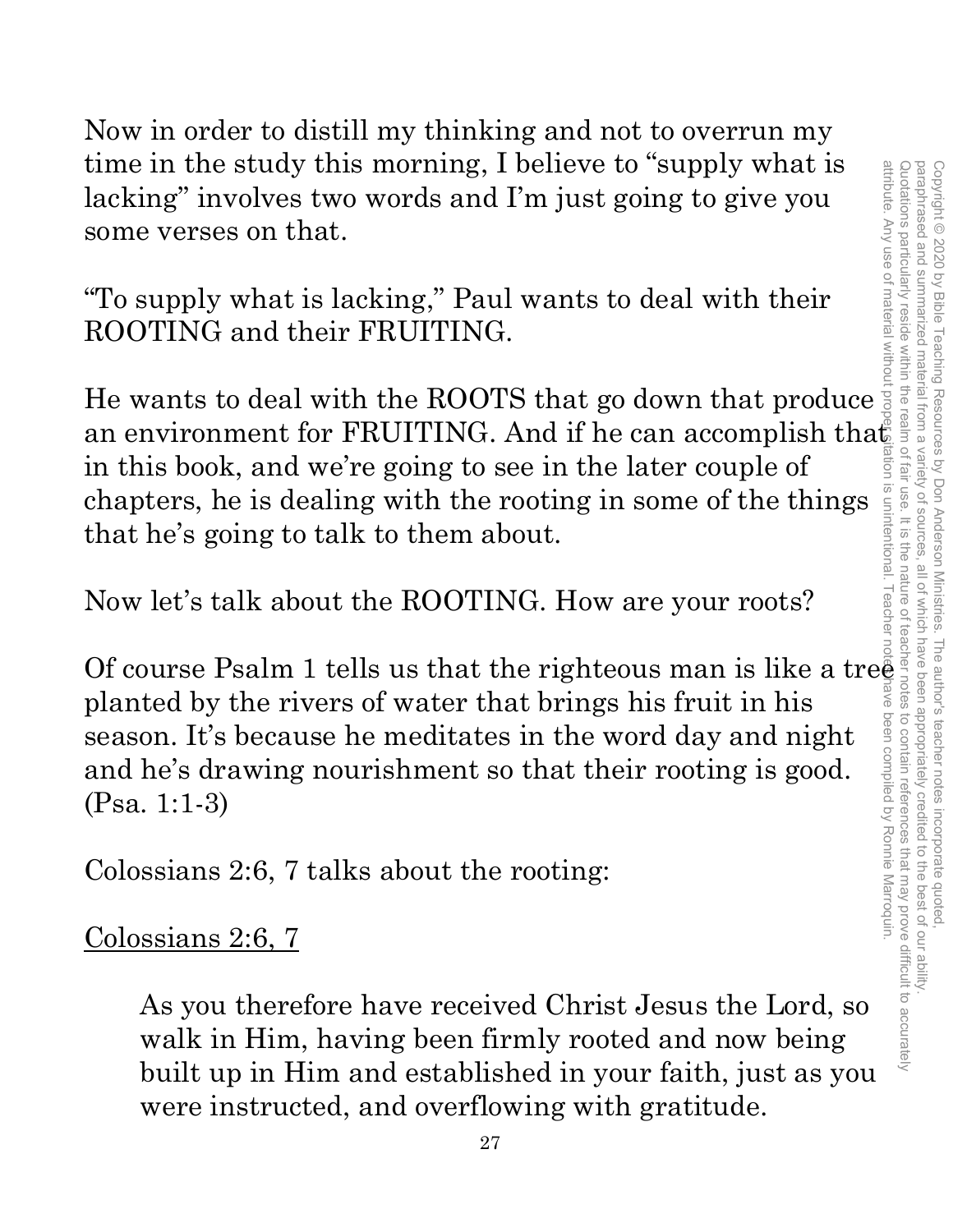Then Ephesians 3:16-19 also teach that:

#### Ephesians 3:16-19

that He would grant you, according to the riches of His glory, to be strengthened with power through His Spirit i $\frac{1}{12}$ the inner man; so that Christ may dwell in your hearts through faith; and that you, being rooted and grounded in love, may be able to comprehend with all the saints what the length, the breadth, the height, the depth, of the love God…. love, may be able to comprehend with all the saints what  $\frac{1}{2}$  the length, the breadth, the height, the depth, of the love  $\frac{1}{2}$  God....<br>You see the problem with Christians is we can't see the other

person's root system. And if you've got a shallow diseased root system, the first time a storm hits guess what? Your tree's going to be victim. You're going to get blown over. And it is so critical that we spend time with young believers rooting them.

And you know you don't get to see much of the rooting. But you need to do that. You need to find somebody, if you're a believer—and shame on you if you don't have somebody like that—that you're rooting. You're helping them get their roots down. And it's great to have them to be accountable too and  $\mathrm{t}\bar{\mathrm{d}}$ talk to and to share with and to pray with. You get them rooted and then just let the fruit take care of itself. It's going to start coming. And boy when it does, you're going to get a real harvest.

#### Psalm 126:5, 6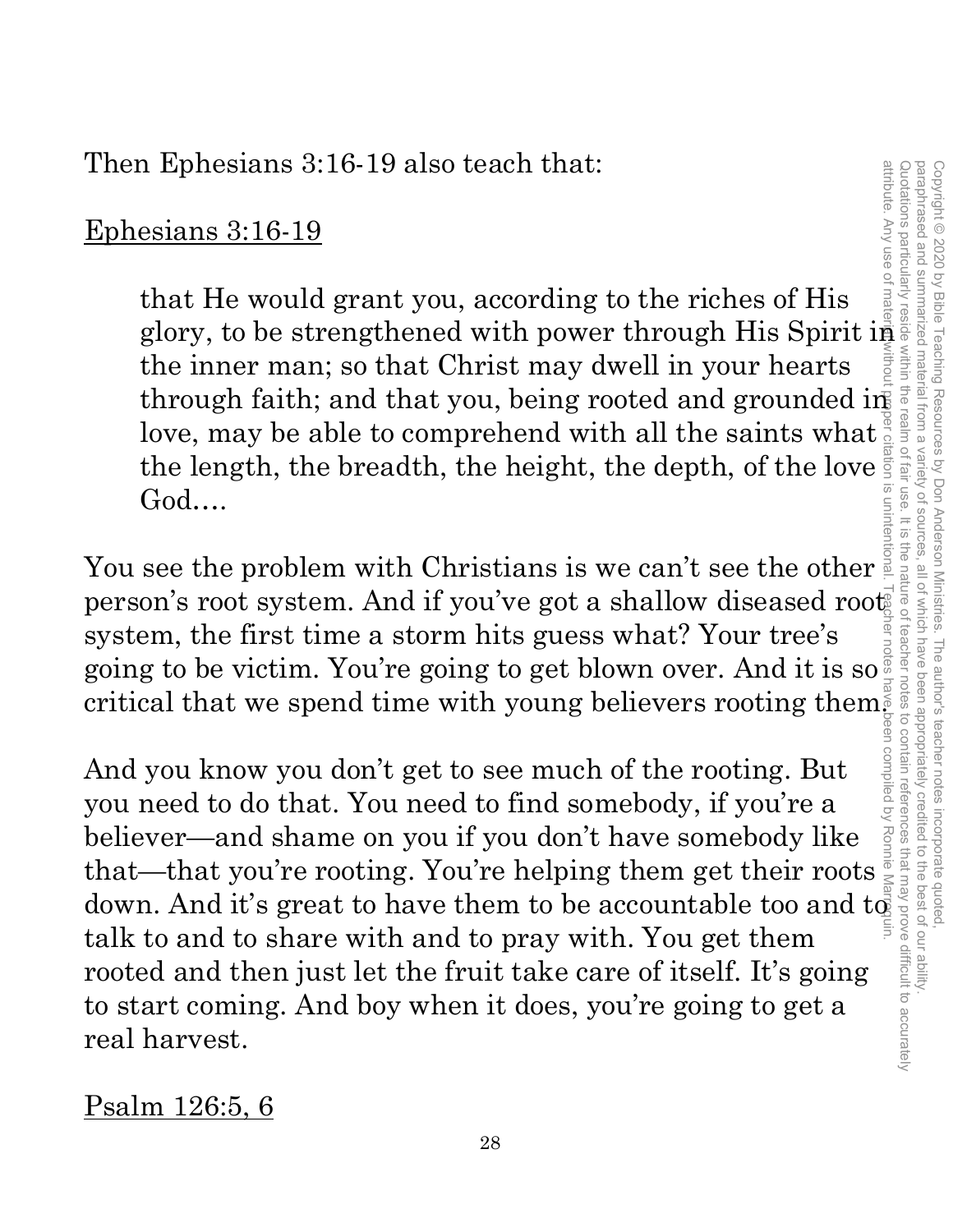He that goeth forth and weepeth, bearing precious seed, shall doubtless come again with rejoicing, bringing the evidence of his sheaves with him. Now in the FRUITING, here are a few verses just for you to meditate on to take with you. They that sow in tears<br>
and reap in joy.<br>
He that goeth forth and weepeth,<br>
bearing precious seed,<br>
shall doubtless come again with rejoicing,<br>
bringing the evidence of his sheaves with him.<br>
is harvest.<br>
in the FRUITING,

Hebrews 12:11

Or his harvest.

They that sow in tears

shall reap in joy.

All discipline for the moment seems not to be joyful, but sorrowful; yet to those who have been trained by it, afterwards it yields the peaceful fruit of righteousness.

#### Galatians 5:22, 23

But the fruit of the Spirit is love, joy, peace, … [and so forth]

John 15:4, 5

of itself, unless it abides in the vine so neither can you, unless you abide in Me. I am the vine, you are the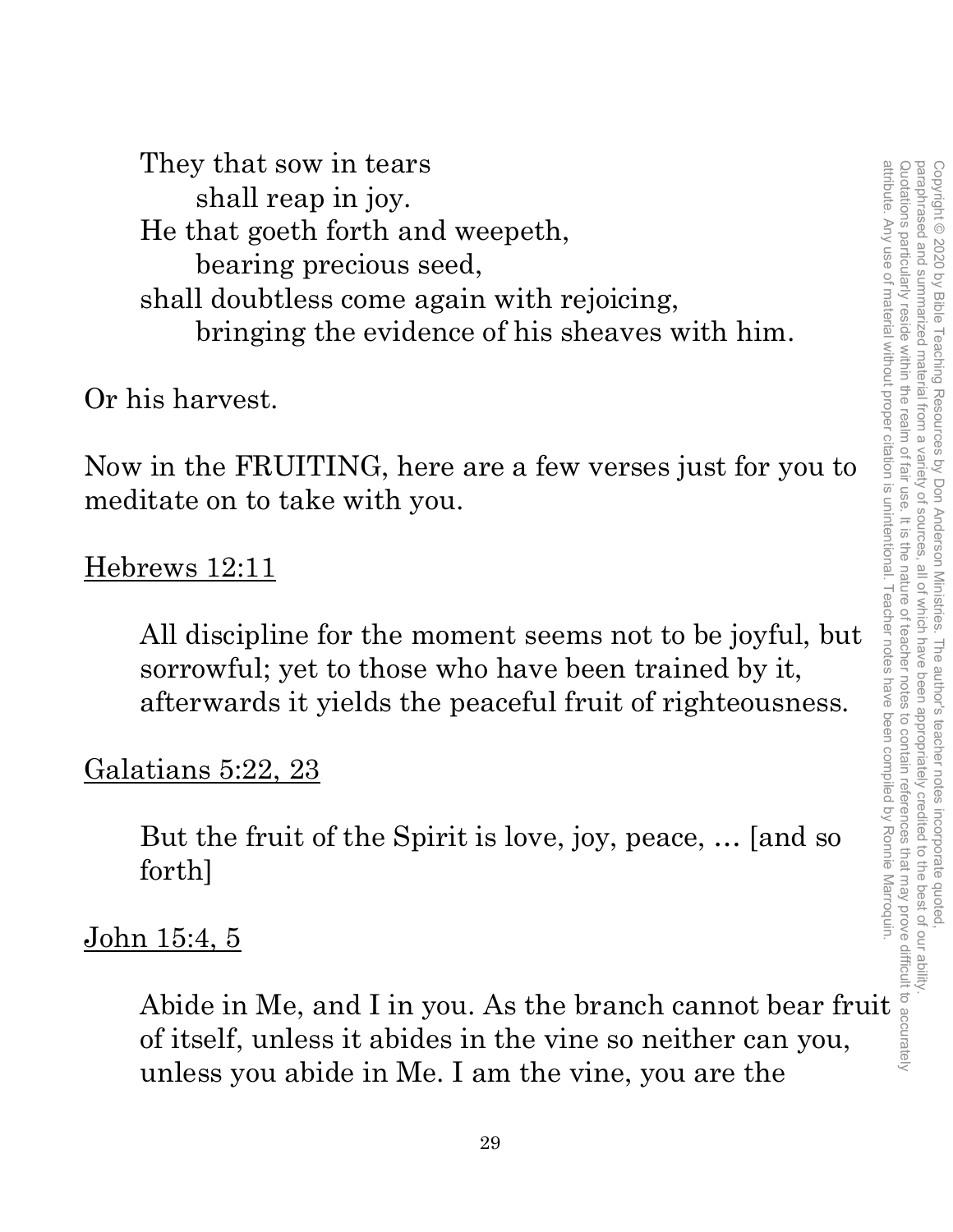branches; he who abides in Me, and I in him, he bears much fruit; for apart from Me you can do nothing.

Than can I give you Old Testament ones? These are two that you ought to memorize. I'm trying hard on this.

Jeremiah 17:7, 8—now listen to the verse because the verse is going to give you a clue that the rooting has to do with the fruiting:

#### Jeremiah 17:7, 8

Blessed is the man who trusts in the Lord, whose confidence is in him. He will be like a tree planted by the water that sends out its roots by the stream. It does not fear when heat comes; Its leaves are always green. It has no worries in the year of drought and never fails to bear fruit.

There it is.

You see, there is a primary concern of roots going out to the water, drawing the nourishment that leads eventually to a green leaf even in drought-time and bearing much fruit. Unaffected by the adversity that goes on around them.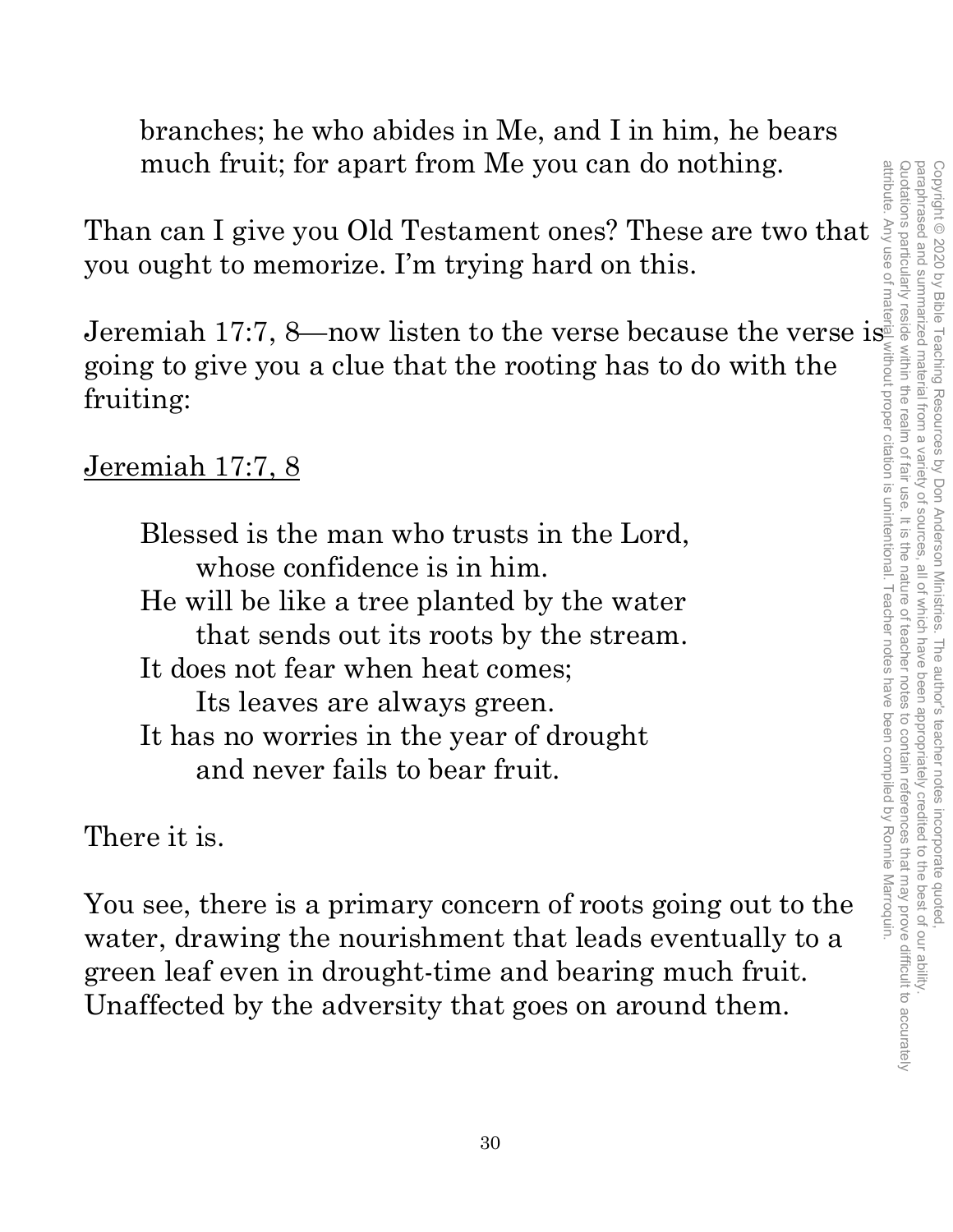You see that's all Paul's trying to do in supplying what is lacking. He wants to deal with the rooting and the fruiting as far as the Thessalonians are concerned.

Now I got 10 lessons and once again because of recording I must make these statements on tape but you can pick up your sheets here at the end.

Lesson #1: Paul's deep love and involvement in the lives of his young converts is a real inspiration.

Lesson #2: Our faithful walk with the Lord can be a real encouragement to other believers.

Lesson #3: We can use our life and our lips to be an encouragement to our brothers and sisters in the body of Christ.

Lesson #4: Calamities and afflictions are part and parcel of the Christian experience.

Lesson #5: Paul was so intimately involved with his young converts in Thessalonica that their "standing firm" affected his joy in living.

Lesson #6: Joy is the result in the lives of leaders who have seen God bear fruit through them.

Lesson #7: Paul prays earnestly when he prays.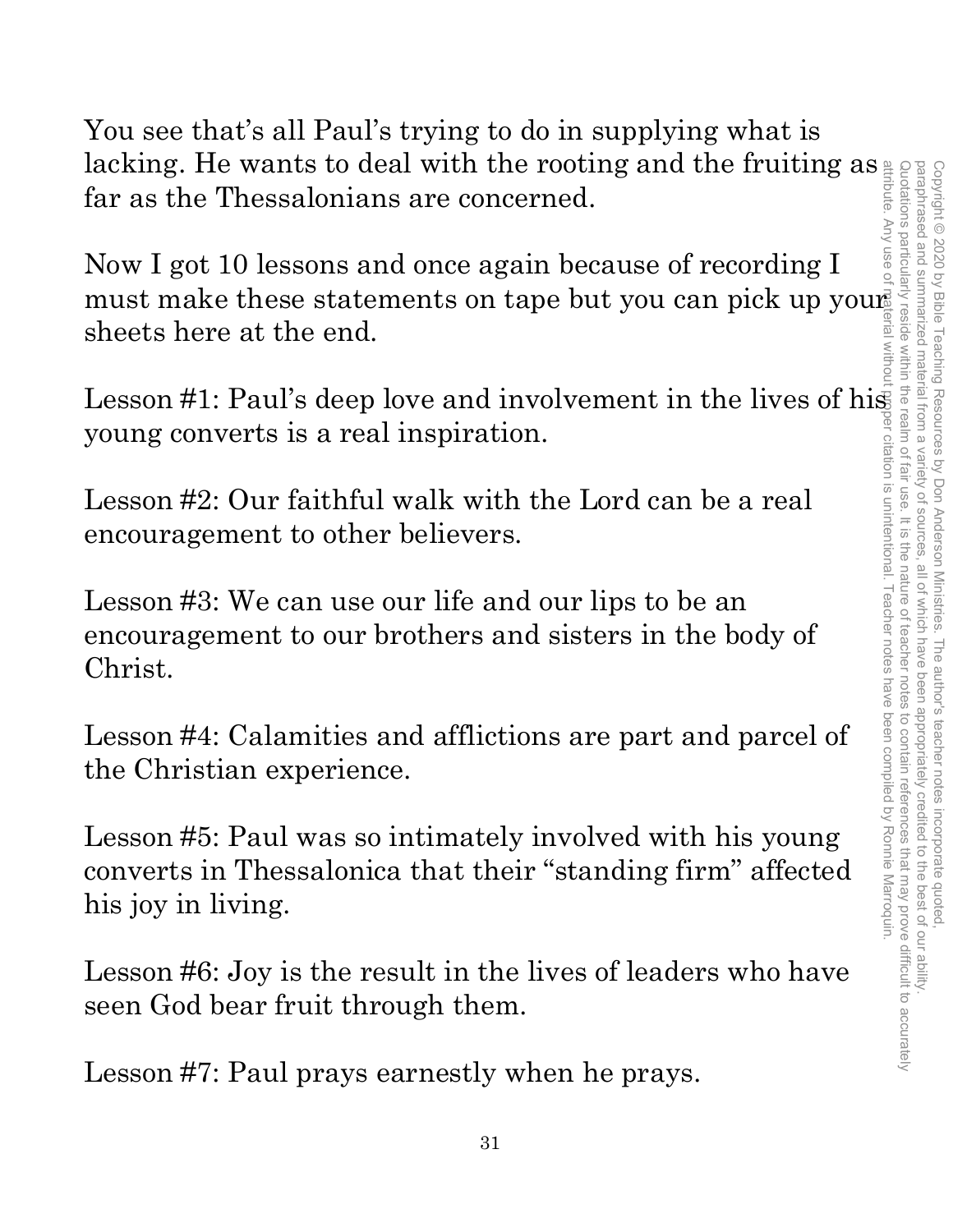paraphrased and summarized material from a attribute. Any use of material without proper citation is unintentional. Teacher notes have been compiled by Ronnie Marroquin.Quotations particularly reside within the realm of fair use. It is the nature of teacher notes to contain references that may prove difficult to accurately paraphrased and summarized material from a variety of sources, all of which have been appropriately credited to the best of our ability. Copyright © 2020 by Bible Teaching Resources Copyright © 2020 by Bible Teaching Resources by Don Anderson Ministries. The author's teacher notes incorporate quoted, variety of sources. by Don Anderson Ministries. The author's teacher notes incorporate quoted , all of which have been appropriately credited to the best of our ability

Lesson #8: Many times our thoughts are not His thoughts and our ways are not His ways.

Lesson #9: Paul's desire to return to Thessalonica was to outfi $\mathbf{t}_3^{\ast}$ them for their conflict in the rest of the journey.

Lesson #10: It was rooting and fruiting that was lacking in their faith.

I conclude with a couple of little stories.

# (*Why Christians Sin: Avoiding the Dangers of an Uncommitted Life* by J. Kirk Johnston)

At a college summer retreat out in the mountains of California soon after World War II, among those present were a young man who had flown in Hitler's Luftwaffe, another who had flown with the Japanese, and a third who had been in the US Air Force and had bombed the cities of Germany. None of these knew that the others were present at the retreat, nor did they know each other, and none was a Christian. At the final meeting, any person who chose to accept Christ and give his life to serve the Savior tossed a stick of wood on a bonfire, symbolizing that his life would now be given to burn [out]for Christ. First, the German stood to accept Christ, walked to the fire and threw a stick in; a few moments later, the Japanese; then following him, the American pilot, all receiving the Lord Jesus Christ. Then the three ex-war pilots, with their arms around each other and tears streaming down their faces, sang with all those present,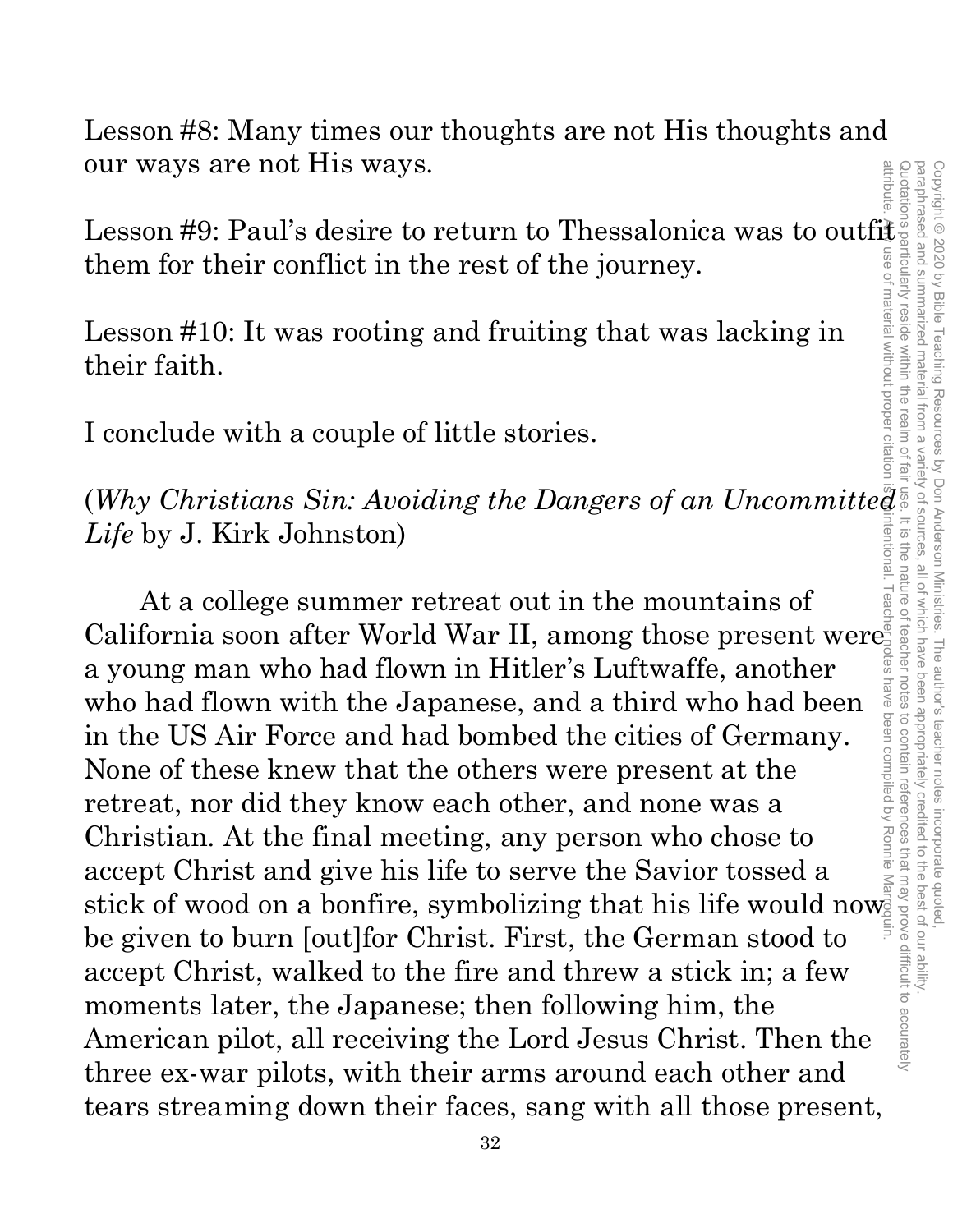"Blessed be the tie that binds our hearts in Christian love." p. 155

That's what we're talking about. A real, genuine experience with Jesus Christ that crosses all boundaries, and out of love endeavors to meet the needs of others.

Guy Doud who was the teacher of the year in Minnesota in the Reagan Administration has written a book called *Molder of Dreams*.

Guy Doud was 320 lbs. when he began to teach and he realized he needed to lose some weight but before he did they made him Santa Clause every Christmas. And this is what he said:

# (*Molder of Dreams* by Guy Rice Doud)

 "I looked at the line of kids waiting to sit on my lap. I grabbed the first little girl in line and set her on my right knee. She had her list in her hand. It even included her name and address and telephone number. I guess if I couldn't bring  $\frac{1}{2}$ <br>what she wanted I was supposed to call."<br>I explained some of the different requests Santa had<br>heard. The students listed at linking a dault rememberi what she wanted I was supposed to call." attribute. Any use of material without proper citation is unintentional. Teacher notes have been compiled by Ronnie Marroquin.

I explained some of the different requests Santa had heard. The students listened well, no doubt remembering a time not all that long ago when they, too, were children on Santa's lap.

 "A little girl in a white fur coat jumped up on my lap. Many children were hesitant about sitting on my lap. Many could never get out a word, but this little princess started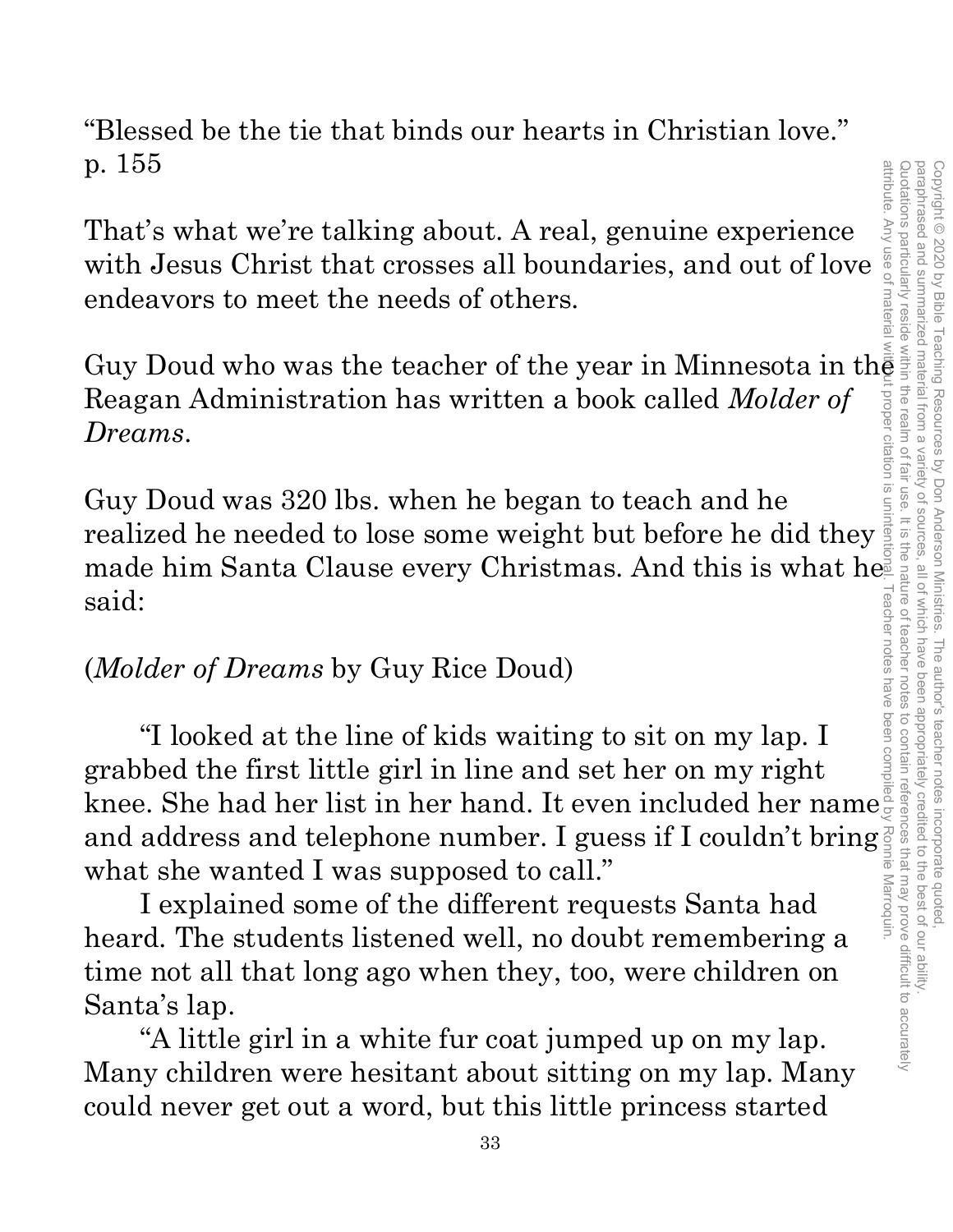paraphrased and summarized material from a attribute. Any use of material without proper citation is unintentional. Teacher notes have been compiled by Ronnie Marroquin.Quotations particularly reside within the realm of fair use. It is the nature of teacher notes to contain references that may prove difficult to accurately paraphrased and summarized material from a variety of sources, all of which have been appropriately credited to the best of our ability. Copyright © 2020 by Bible Teaching Resources Copyright © 2020 by Bible Teaching Resources by Don Anderson Ministries. The author's teacher notes incorporate quoted, by Don Anderson Ministries. The author's teacher notes incorporate quoted segurces all of Which have been appropriately credited to the best of our ability

right in: 'I want an Easy Bake oven. A Barbie and Ken doll set. Clothes for them. Dishes. A new bike like my sister's. A set. Clothes for them. Dishes. A new bike like my sister's. A<br>mini-snowmobile . . .' She went on and on. "I told her I would see what I could do.<br>"She jumped off my lap, and I noticed the next two see what I could do.

 "She jumped off my lap, and I noticed the next two set. Unthus for them. Dishes. A new bike like my sister s. A<br>mini-snowmobile . . .'She went on and on. "I told her I would<br>see what I could do.<br>"She jumped off my lap, and I noticed the next two<br>children in line. They stoo the little girl in the fur coat. The boy's coat was torn and dirty. The girl, obviously his sister, wore a coat that was once pink. I noticed the holes in the boy's tennis shoes and wondered why  $\frac{3}{8}$  he wasn't wearing boots.<br>"Do you want to come sit on Santa's lap?' I asked.<br>"They nodded. I lifted the girl and put her on my left leg,  $\frac{2}{8}$  and he wasn't wearing boots.

"'Do you want to come sit on Santa's lap?' I asked.

 "They nodded. I lifted the girl and put her on my left leg, and the boy I put on the right.

"'What do you want for Christmas?' I asked.

"They exchanged looks. Both had sad brown eyes. 'You tell him,' said the boy to his sister.

"'No. You tell him,' replied the girl."

I looked at the class.

I continued slowly, "The boy looked at me with his big brown eyes and said, 'We want our daddy to come home for Christmas.'

"'Oh, where is your daddy?' I asked."

I saw some of my students look down at their desks.

 "The little girl looked at me and said, 'Our daddy is in prison."

I paused, allowing the moment to sink in, before I admitted to my sophomores that Santa's eyes had filled with tears. I looked around my classroom.

 "Did those kids get to see their father?" asked the girl who had asked me what I wanted for Christmas.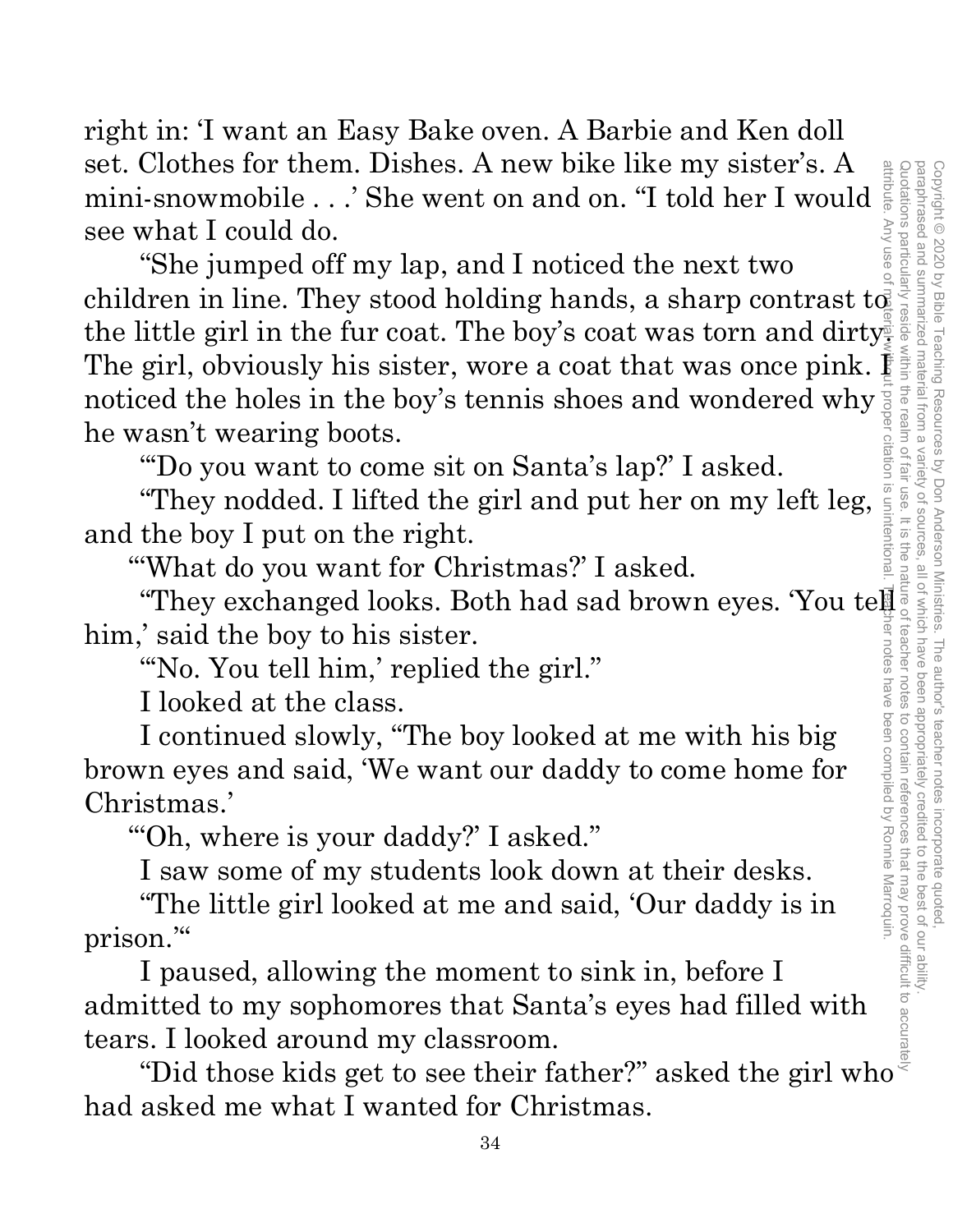paraphrased and summarized material from a variety of sources. attribute. Any use of material without proper citation is unintentional. Teacher notes have been compiled by Ronnie Marroquin.Quotations particularly reside within the realm of fair use. It is the nature of teacher notes to contain references that may prove difficult to accurately paraphrased and summarized material from a variety of sources, all of which have been appropriately credited to the best of our ability. Copyright © 2020 by Bible Teaching Resources by Don Anderson Ministries. The author's teacher notes incorporate quoted Copyright © 2020 by Bible Teaching Resources by Don Anderson Ministries. The author's teacher notes incorporate quoted, , all of which have been appropriately credited to the best of our ability

"I don't know. I don't think so."

I paused long before continuing: "But that's why I say I want something for Christmas that money can't buy. It's something we've already been given. It's what was given at Christmas to begin with. It's the gift of love, and it's what Christmas is all about." pp. 143-44

Are you an encouragement to others by your life? Are you giving them the most precious thing in the world and that is a life that demonstrates that Jesus Christ died for you and you rejoice in loving them in the power of His Spirit.

Father, we thank You for the privilege of reflecting on scriptural truth. Father, we have to confess that the people who've made the greatest mark on our lives have made that mark more by what they were than by what they said. And I would pray that You'd teach us to keep those priorities straight. Lord that we would begin with our lives and then that our lips would only verify what our lives have demonstrated. Thank You for these dear folks and the privilege of spending this week with them. May this be a very joyous and blessed day for each of them. In Jesus' name we pray. Amen.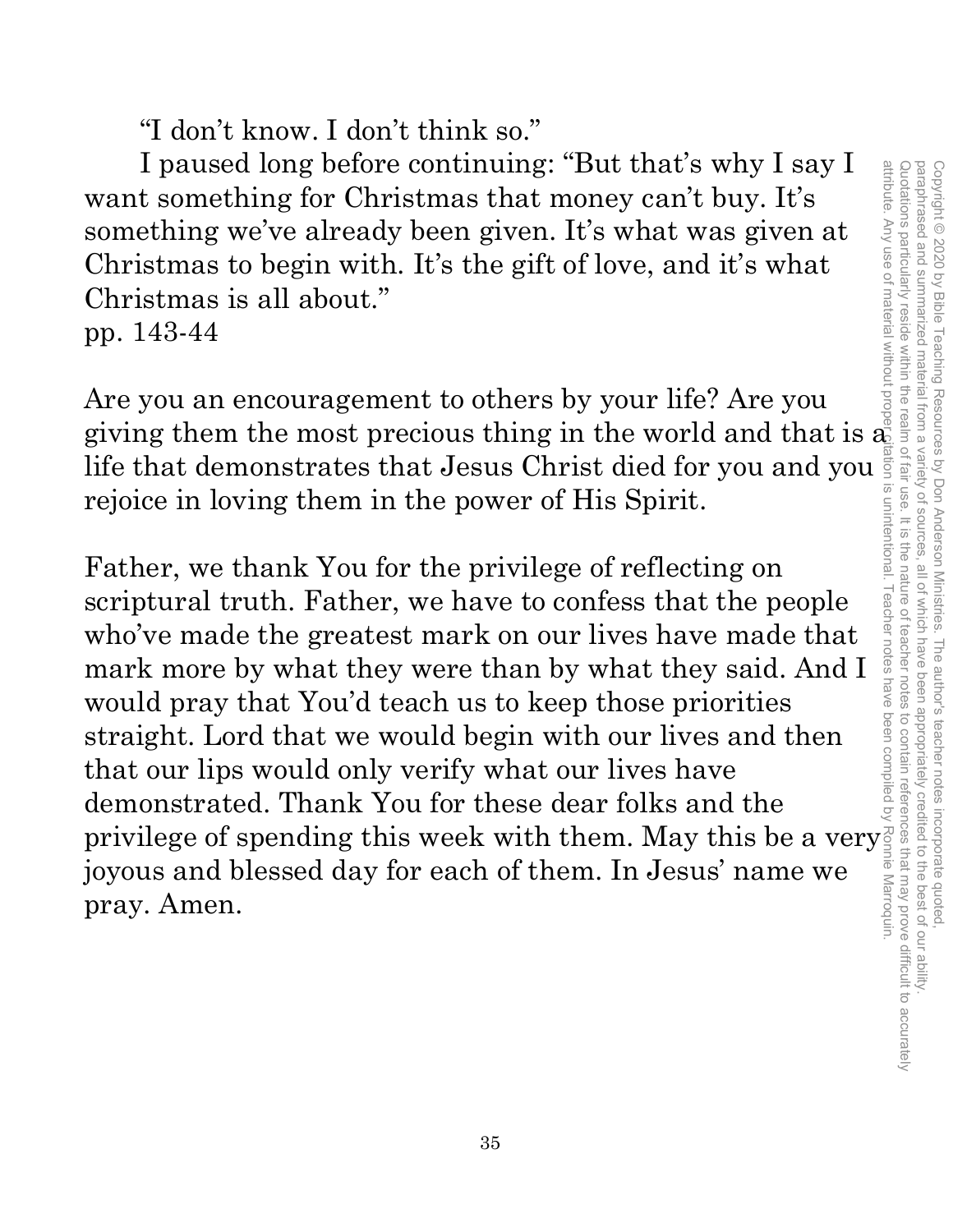# **A Practical Study of 1 THESSALONIANS: Your Spiritual Checkup**

**"Victory in Areas of Vulnerability"** 

Key verse 3:10 — *"night and day praying as earnestly as possible that we might see your face and complete what is lacking in your faith"* 

### **QUESTION NUMBER FIVE – ARE YOU AN ENCOURAGEMENT TO OTHERS IN YOUR WALK WITH THE LORD? – 1 THESSALONIANS 3:6-10**

#### **KEY VERSE 3:7 NOTES**

v. 6 But now Timothy, having come to us from you, also brought us good news of your faith and love, and that you are having a kindly remembrance of us always, eagerly desiring to see us as also we are eagerly desiring to see you,

<u>v. 7</u> because of this we were encouraged, brethren, about you in all our calamities and afflictions through your faith;

v. 8 because now we are living, if you are standing firm in the Lord.

v. 9 For what thanks are we able to return to God concerning you for all the joy with which we are rejoicing on account of you in the presence of our God,

v. 10 night and day praying as earnestly as possible that we might see your face and complete what is lacking in your faith?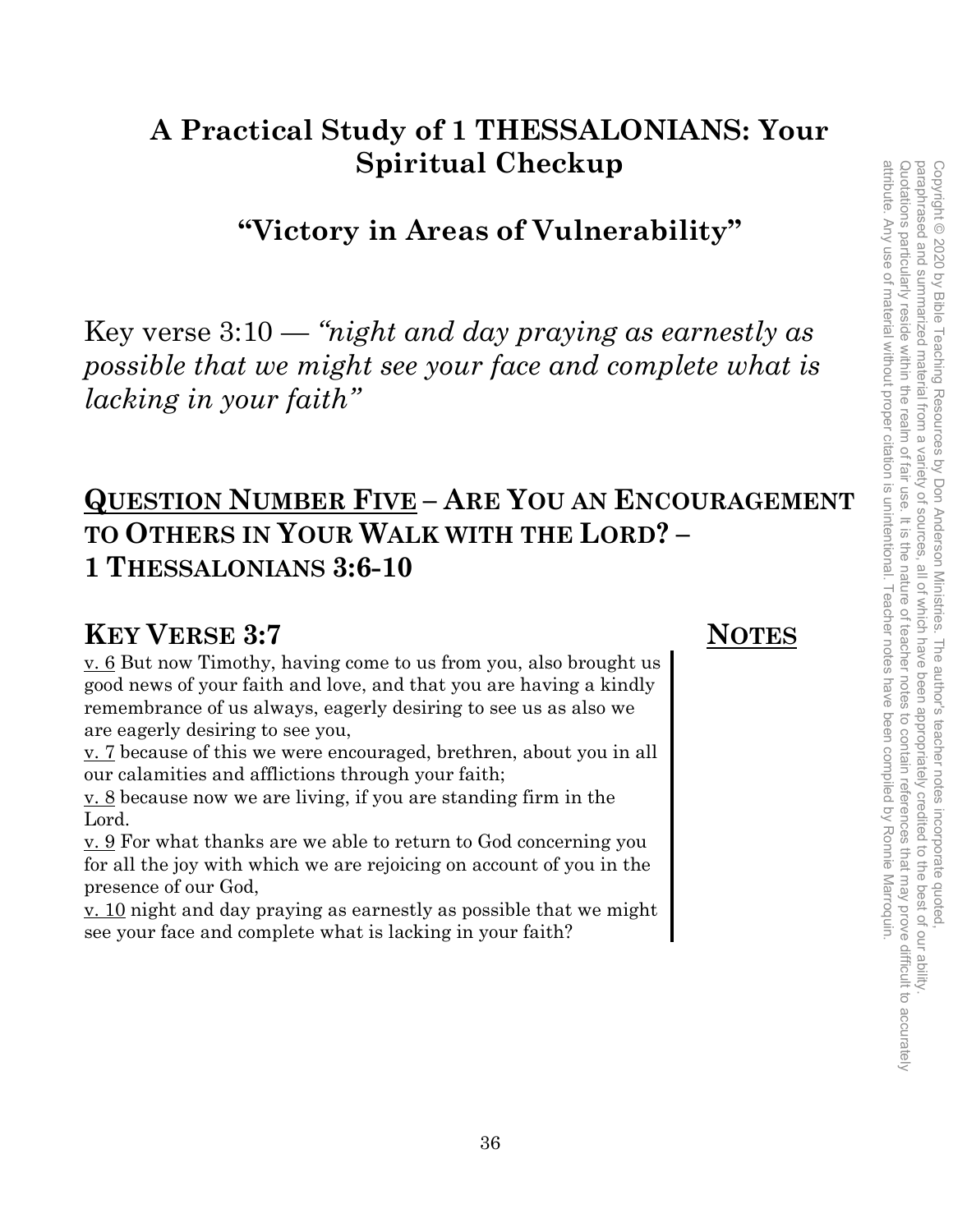#### **QUESTIONS:**

1. Read 1 Thessalonians 3:6-10 and in your own words pull out the main thought of this passage.

2. What kind of report did Timothy bring back, according to verse 6?

3. What is the content of Timothy's report, according to verse 6?

4. What is Paul's response to this report, according to <u>verse 72</u>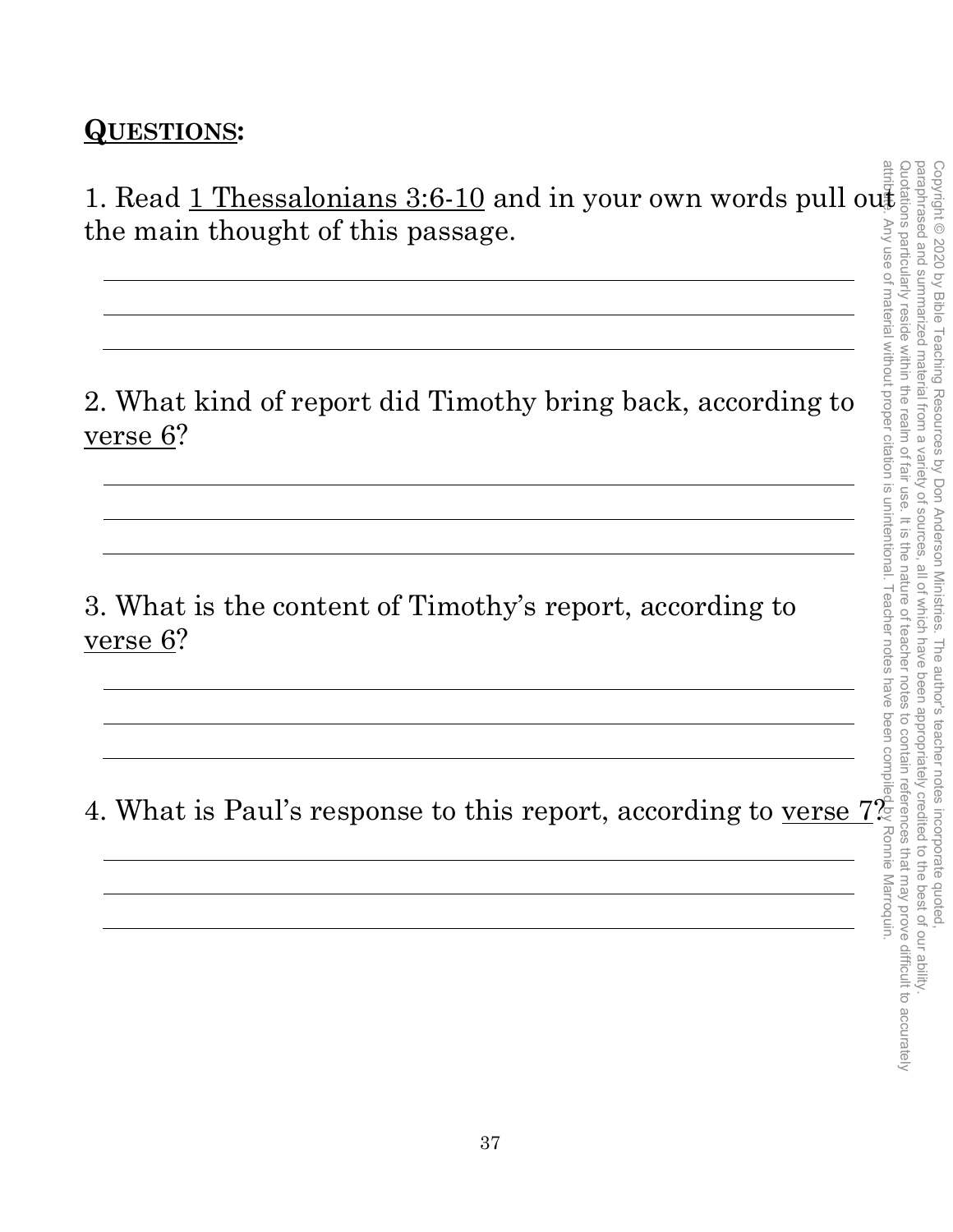5. Can you think of someone you have encouraged in their tough times by your faith?

6. What do you think Paul means when he says: "because now  $\frac{1}{s}$ we are living, if you are standing firm in the Lord"? (verse 8)

7. What two things is Paul praying for in verse 10?

8. What does Paul means when he says: "to complete what is lacking in your faith," according to <u>verse 10</u>?

9. What verse in the study has meant the most to you?

<u> 1989 - Johann Stoff, deutscher Stoff, der Stoff, der Stoff, der Stoff, der Stoff, der Stoff, der Stoff, der S</u>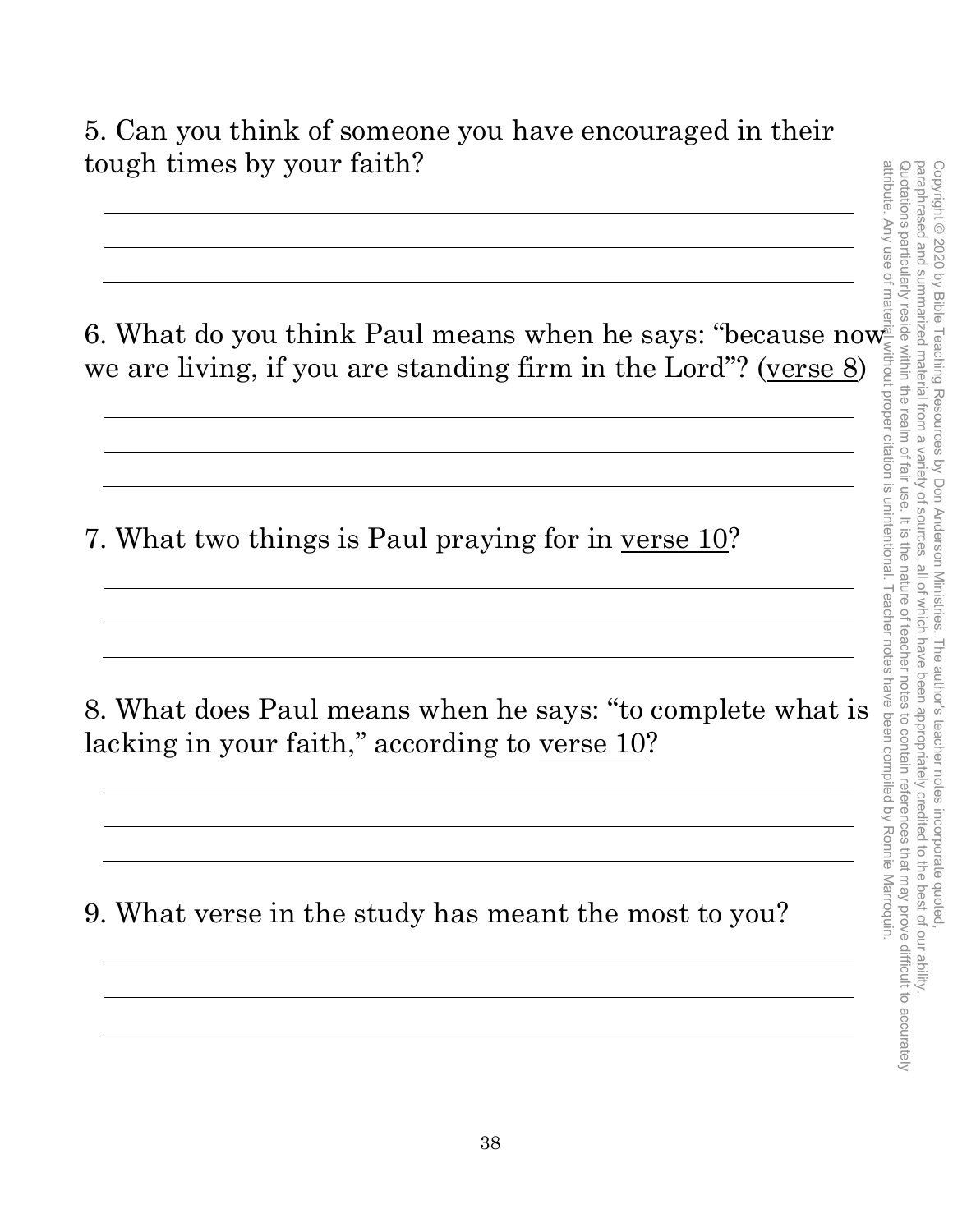# **LESSONS FROM THE PASSAGE:**

What are some of the lessons we can learn from this particular study?

- LESSON #1: Paul's deep love and involvement in the lives of his young converts are a real inspiration.
- LESSON #2: Our faithful walk with the Lord can be a real encouragement to other believers.
- LESSON #3: We can use our life and our lips to be an encouragement to our brothers and sisters in the body of Christ.
- LESSON #4: Calamities and afflictions are part and parcel of the Christian experience.
- LESSON #5: Paul was so intimately involved with his young converts in Thessalonica that their "standing firm" affected his joy in living.